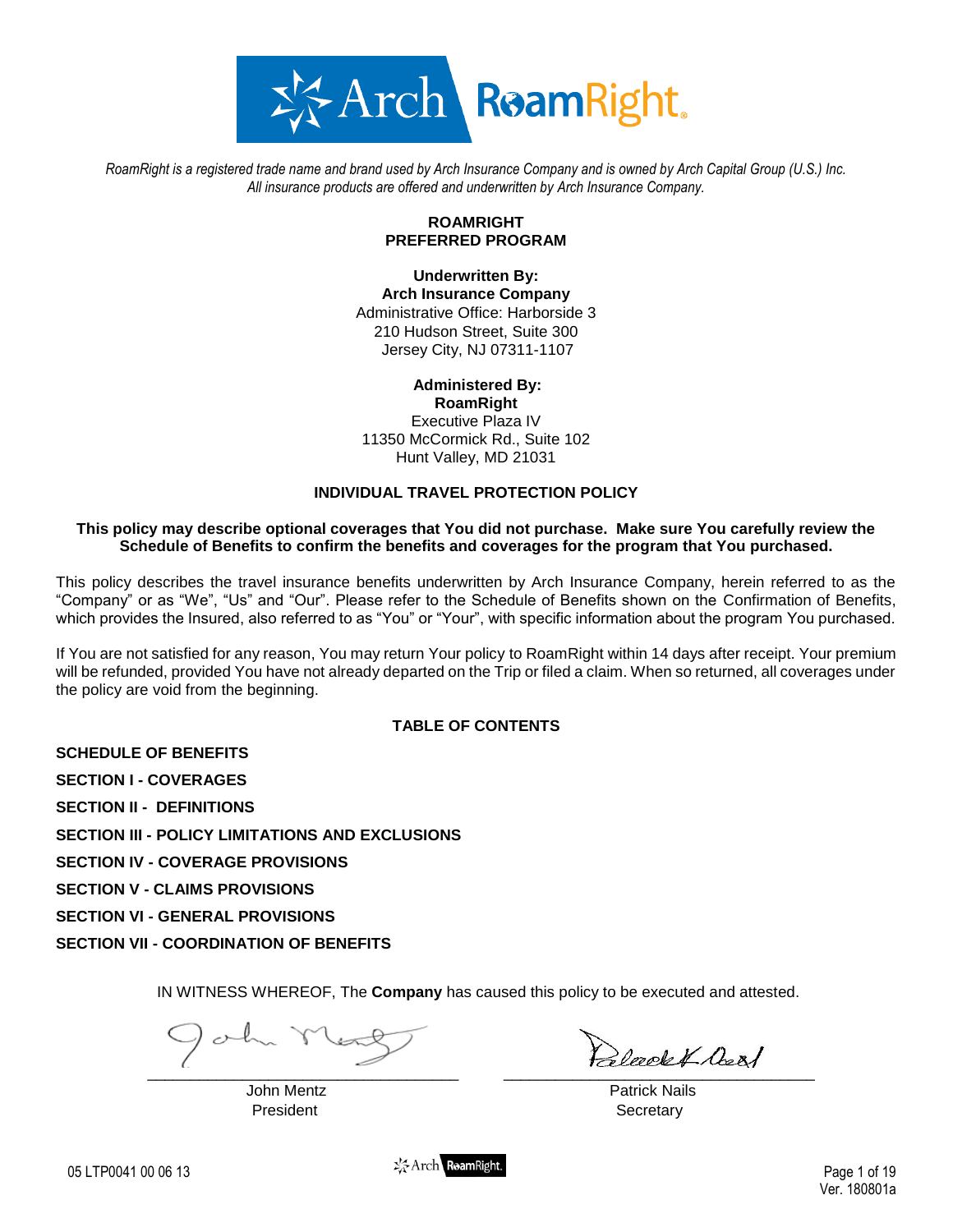# **SCHEDULE OF BENEFITS**

### **Maximum Benefit Amount**

| <b>Part A - Travel Arrangement Protection</b> |  |
|-----------------------------------------------|--|
|                                               |  |
|                                               |  |
|                                               |  |
|                                               |  |
|                                               |  |
|                                               |  |
|                                               |  |

# **Part B - Travel Insurance Benefits**

# **Coverage For Your Belongings and Property of Others**

# **Optional Benefits**

**Benefits** 

# **Renefit**

| <b>Benefit</b> | Included/Not Included |
|----------------|-----------------------|
|                |                       |

# **Optional Benefits**

You are only covered for the Optional Benefit(s) that You elect in Your enrollment form, provided that the required additional premium has been paid and Your premium payment is received by the Program Administrator within the Time Sensitive Period, if applicable.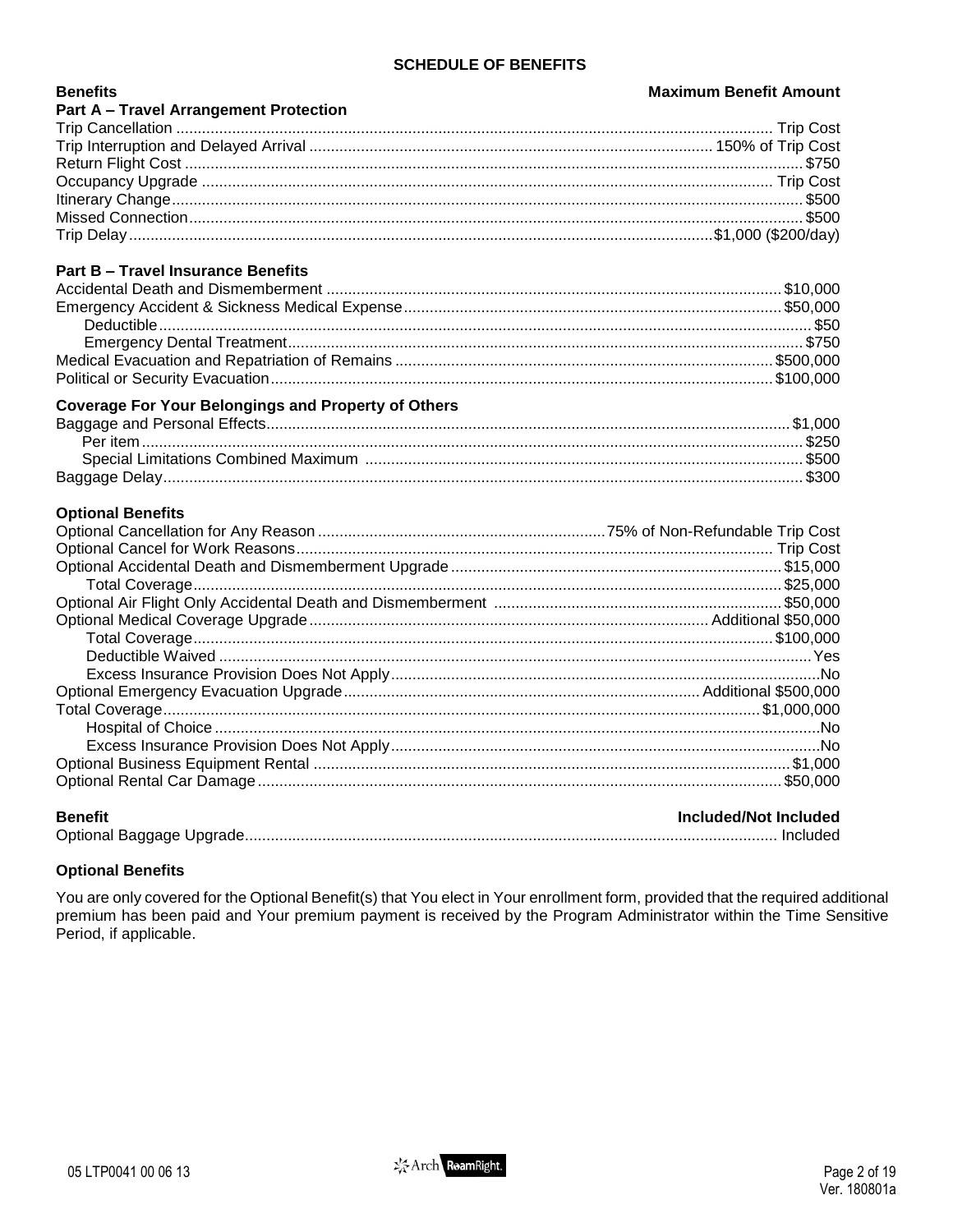### **SECTION I – COVERAGES**

No benefit will duplicate any other benefit or coverage provided under this policy. Should there be a duplication of coverage or benefits, then We will pay the benefit providing the largest amount of coverage.

# **PART A – TRAVEL ARRANGEMENT PROTECTION**

### **TRIP CANCELLATION**

We will reimburse You, up to the Maximum Benefit Amount shown in the Schedule of Benefits, for the amount of the unused non-refundable prepaid Payments or Deposits for the Travel Arrangements You purchased for Your Trip, when You cancel Your Trip prior to departure for a covered Unforeseen reason.

### **Trip Cancellation must be due to one of the following Unforeseen reasons:**

- 1. Your, a Family Member's, or a Traveling Companion's, or a Business Partner's death or a Traveling Companion's Family Member's, that occurs before departure on Your Trip; or
- 2. Your, a Family Member's, or a Traveling Companion's or a Business Partner's or a Traveling Companion's Family Member's covered Sickness or Injury, that: a) occurs before departure on Your Trip; b) requires Medical Treatment at the time of cancellation; and c) as certified by a Physician, results in medical restrictions so disabling as to cause Your Trip to be cancelled; or
- 3. for **Other Covered Events,** as defined;

provided any such covered Unforeseen reason occur while coverage is in effect for You.

# **OPTIONAL CANCELLATION FOR ANY REASON**

We will reimburse You, up to the Maximum Benefit Amount shown in the Schedule of Benefits, for 75% of the unused nonrefundable prepaid Payments or Deposits for the Travel Arrangements You purchased for Your Trip, when You cancel Your Trip prior to departure for any reason not otherwise covered by this policy, provided:

- 1. Your payment for this optional benefit has been received within the Time Sensitive Period; and
- 2. You insure 100% of the cost of all Travel Arrangements that are subject to cancellation penalties or restrictions by the Travel Supplier; and
- 3. You cancel Your Trip 48 hours or more before Your Scheduled Departure Date.

This Cancel For Any Reason Benefit does not cover penalties associated with any air or other travel arrangements not provided by Travel Supplier or the failure of Travel Supplier to provide the bargained-for Travel Arrangements due to cessation of operations for any reason.

# **OPTIONAL CANCEL FOR WORK REASONS**

We will reimburse You, up to the Maximum Benefit Amount shown in the Schedule of Benefits, for the amount of the unused non-refundable prepaid Payments or Deposits for the Travel Arrangements You purchased for Your Trip, when You cancel Your Trip for one of the following covered Unforeseen reasons provided payment for this optional benefit is received within the Time Sensitive Period:

- a) Your or Your Traveling Companion's transfer of employment of 100 miles or more by the employer with whom You or Your Traveling Companion are employed on Your Effective Date that requires Your or Your Traveling Companion's principal residence to be relocated;
- b) You or Your Traveling Companion, neither of whom is a company owner or partner or is self-employed, are required to work during the scheduled Trip, as attested in writing by an unrelated company official and/or the company's Human Resources Department;
- c) Your or Your Traveling Companion's company is directly involved in either a merger with another company or is being acquired by another company. You or Your Traveling Companion must be an active, full-time employee and cannot be a company owner or partner or self-employed, and You or Your Traveling Companion must be directly involved in such merger or acquisition;
- d) Your or Your Traveling Companion's place of employment is rendered unsuitable for business or company operations or is interrupted due to burglary, vandalism or a Natural Disaster, product recall, Bankruptcy or Default and You and/or Your Traveling Companion are required to work as a result;

provided any such covered Unforeseen reason occurs while coverage is in effect for You.

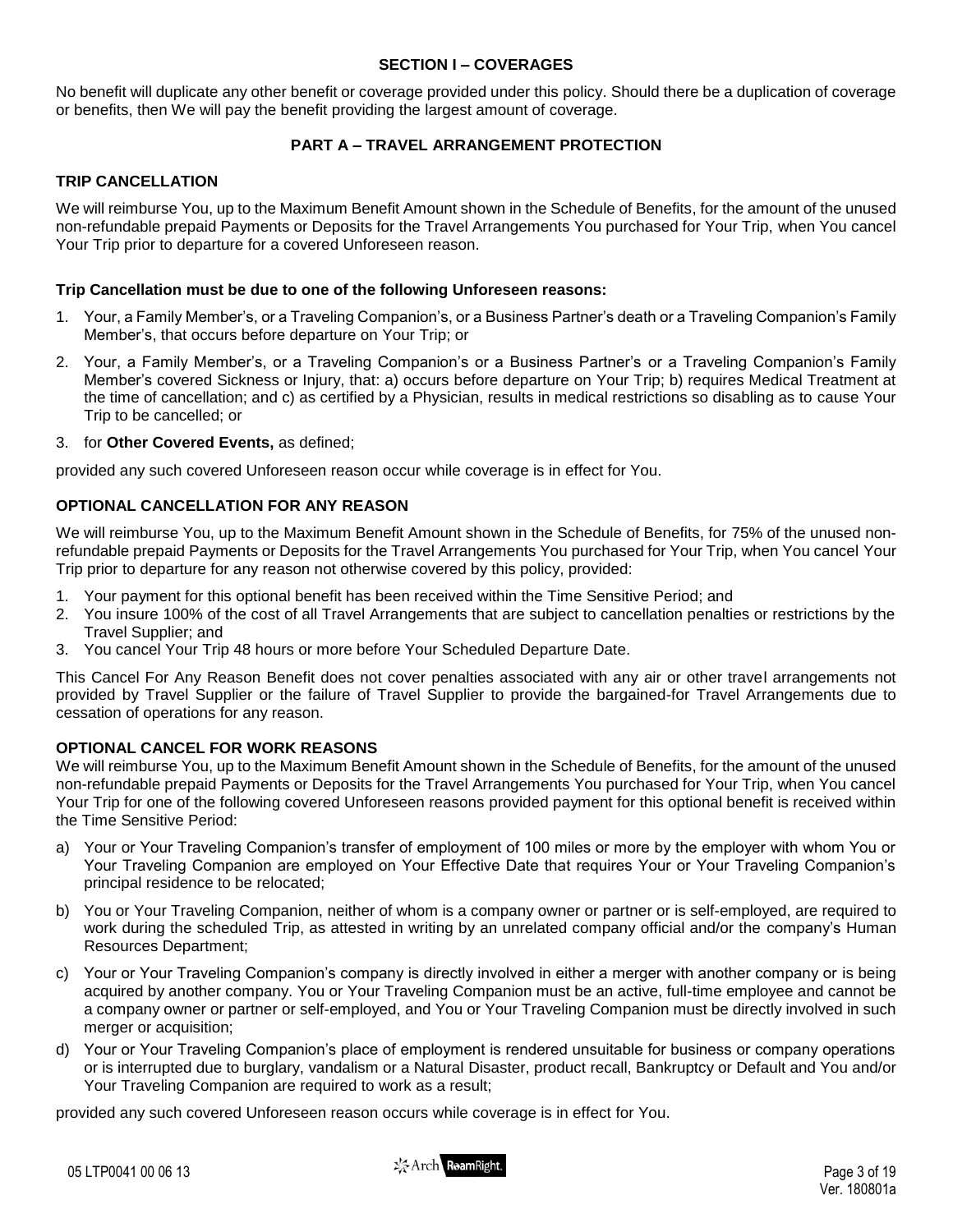**Additional Trip Cancellation Benefits:** We will reimburse You for the following:

If Your Travel Supplier cancels Your Trip, We will reimburse You up to \$300 for the reissue fee charged by the airline to change Your tickets.

**SPECIAL CONDITIONS:** You must advise the Travel Supplier and Us as soon as possible in the event of a claim. We will not pay benefits for any additional charges incurred that would not have been charged had You notified the Travel Supplier as soon as reasonably possible.

# **TRIP INTERRUPTION AND DELAYED ARRIVAL**

We will reimburse You, up to the Maximum Benefit Amount shown in the Schedule of Benefits, for unused, prepaid nonrefundable Payments or Deposits for Your land or water Travel Arrangements, plus the Additional Transportation Cost paid to:

- a) join Your Trip if You must depart after Your Scheduled Departure Date or travel via alternate travel; or
- b) rejoin Your Trip from the point where You interrupted Your Trip or transport You to Your originally scheduled return destination;

for a covered Unforeseen reason.

# **Trip Interruption must be due to one of the following Unforeseen reasons:**

- 1. Your, a Family Member's, a Traveling Companion's or a Business Partner's death or a Traveling Companion's Family Member's, which occurs while You are on Your Trip; or
- 2. Your, a Family Member's, or a Traveling Companion's or a Business Partner's or a Traveling Companion's Family Member's covered Sickness or Injury which: a) occurs while You are on Your Trip, b) requires Medical Treatment at the time of interruption; and c) as certified by a Physician, results in medical restrictions so disabling as to prevent Your continued participation on the Trip; or

### 3. for **Other Covered Events** as defined;

provided any such covered Unforeseen reason occurs while coverage is in effect for You.

### **Delayed Arrival must be due to one of the following Unforeseen reasons which occurs within 7 days of Your Scheduled Departure Date:**

- 1. Your, a Family Member's, a Traveling Companion's or a Business Partner's death; or
- 2. Your, a Family Member's, or a Traveling Companion's or a Business Partner's covered Sickness or Injury which: a) requires Medical Treatment at the time of occurrence; and b) as certified by a Physician, results in medical restrictions so disabling as to prevent You from departing on Your Trip on Your Scheduled Departure Date; or
- 3. for **Other Covered Events** as defined;

provided any such covered Unforeseen reason occurs while coverage is in effect for You.

**Additional Trip Interruption Benefits:** If You have insured \$0 Trip cost, and You interrupt Your Trip for a covered Unforeseen reason, We will reimburse You for the additional cost incurred for one-way airfare (using the same class of fare as the original travel ticket) to return You to Your originally scheduled return destination, up to the Maximum Benefit Amount shown in the Schedule of Benefits.

# **"Other Covered Events"** means:

- a. You or Your Traveling Companion being hijacked, quarantined, required to serve on a jury (notice of jury duty must be received after Your Effective Date), served with a court order to appear as a witness in a legal action in which You or Your Traveling Companion is not a party (except law enforcement officers);
- b. You or Your Traveling Companion is the victim of a felonious assault within 10 days of the Scheduled Departure Date of Your Trip;
- c. Your or Your Traveling Companion's primary place of residence or destination is made Uninhabitable and remains Uninhabitable during Your scheduled Trip, by fire, flood, or other Natural Disaster, vandalism, or burglary of Your primary place of residence within 10 days of departure;
- d. You or Your Traveling Companion being directly involved in a traffic accident, substantiated by a police report, while en route to Your scheduled point of departure;

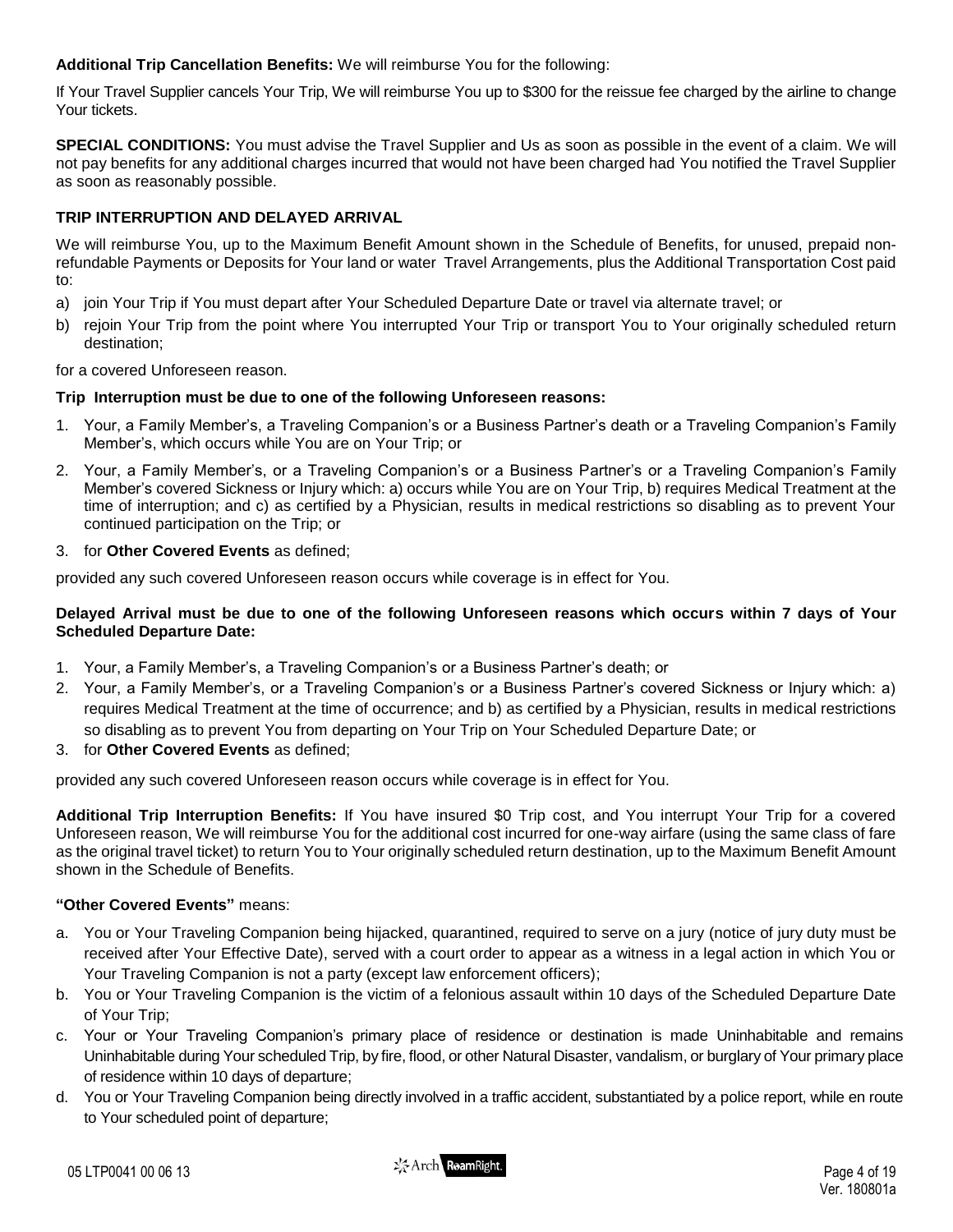- e. Strike that causes complete cessation of services for at least 24 consecutive hours of the Common Carrier on which You or Your Traveling Companion are scheduled to travel;
- f. Inclement Weather that causes complete cessation of services for at least 24 consecutive hours of the Common Carrier on which You or Your Traveling Companion are scheduled to travel;
- g. You or Your Traveling Companion who are military, police or fire personnel being called into emergency service to provide aid or relief for a Natural Disaster;
- h. Your or Your Traveling Companion's involuntary employment termination or layoff. Employment must have been with the same employer for at least 1 continuous year;
- i. a Terrorist Incident that occurs within 30 days of Your Scheduled Departure Date in a city listed on the itinerary of Your or Your Traveling Companion's Trip;
- j. revocation of Your or Your Traveling Companion's previously granted military leave or re-assignment, including war. Official written notice of the revocation or re-assignment by a supervisor or commanding officer of the appropriate branch of service will be required:
- k. Bankruptcy or Default of an airline, or cruise line, or tour operator, other than an organization or firm from whom You purchased Travel Arrangements supplied by others causing a complete cessation of travel services provided the Bankruptcy or Default occurs more than 14 days following Your Effective Date. Benefits will be paid due to Bankruptcy or Default of an airline only if no alternate transportation is available. If alternate transportation is available, benefits will be limited to the change fee charged to allow You to transfer to another airline in order to get to Your intended destination. Coverage for this Other Covered Event only applies if Your payment for this policy is received within the Time Sensitive Period;
- l. the death or hospitalization of Your Host at Destination;
- m. mandatory evacuation ordered by local government authorities at Your Trip destination due to a Natural Disaster or a hurricane named after the Effective Date of Your coverage. You must have 50% or less of Your Trip length remaining at the time the mandatory evacuation ends in order to cancel or interrupt Your Trip and for this benefit to be payable;
- n. a cancellation of Your Trip if Your arrival on the Trip is delayed and causes You to lose 50% or more of the scheduled Trip duration due to the reasons covered under the Trip Delay Benefit;
- o. the primary or secondary school that Your or Your Traveling Companion's Dependent child(ren) attends continues classes beyond the predefined school year, due to Unforeseen circumstances that: 1) occur after Your Effective Date for Trip Cancellation; and 2) cause the classes to extend beyond the Scheduled Departure Date of Your Trip. Extensions due to extra-curricular or athletic events are not covered;
- p. Your or Your Traveling Companion's pregnancy, provided the pregnancy occurs after Your Effective Date for Trip Cancellation, as verified by medical records;
- q. You or Your Traveling Companion are attending the childbirth of Your Family Member, provided the pregnancy occurs after Your Effective Date for Trip Cancellation, as verified by medical records.

In no event shall the amount reimbursed for Trip Cancellation exceed the lesser of the amount You prepaid for Your Trip or the Maximum Benefit Amount shown in the Schedule of Benefits.

In no event shall the amount reimbursed for Trip Interruption exceed 150% of the amount You prepaid for Your Trip.

# **OCCUPANCY UPGRADE**

We will reimburse You, up to the Maximum Benefit Amount shown in the Schedule of Benefits for Trip Cancellation, for the additional cost You incur as the result of a change in the per person occupancy rate for Your Travel Arrangements if Your Traveling Companion's Trip is canceled for a covered Unforeseen reason and You do not cancel Your Trip.

# **ITINERARY CHANGE**

If Your Travel Supplier makes a change in Your Trip itinerary after Your Scheduled Departure Date which prevents You from participating in a prepaid event or activity, We will reimburse You, up to the Maximum Benefit Amount shown in the Schedule of Benefits, for Your unused non-refundable event or activity expenses, provided the event or activity was:

- 1. prepaid prior to departure;
- 2. scheduled on Your Trip itinerary; and
- 3. no comparable event or activity of equivalent cost was rescheduled during the course of the Trip.

Verification by Your Travel Supplier of the change in the scheduled Trip itinerary will be necessary for claim payment.

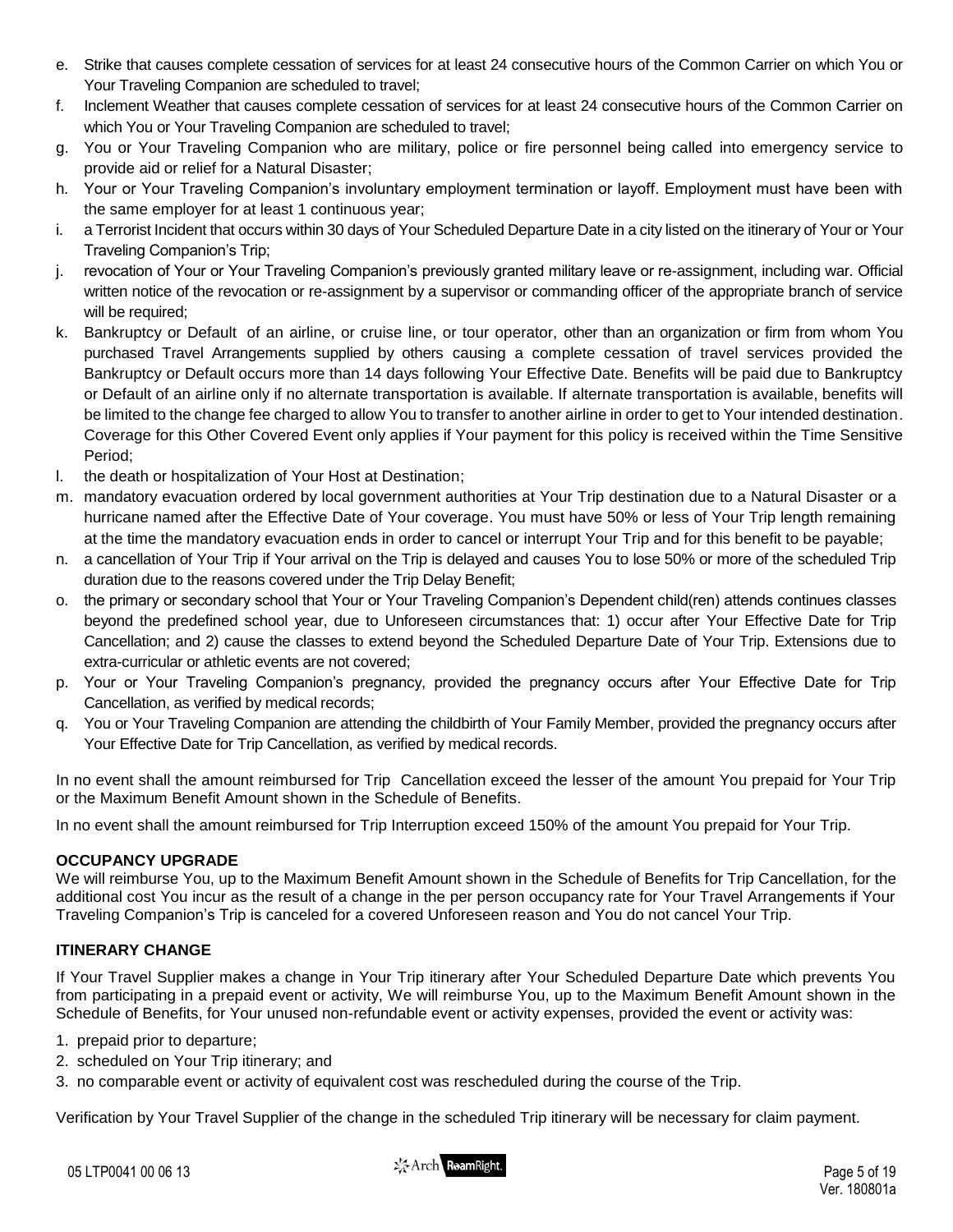### **MISSED CONNECTION**

If You miss Your Trip departure because Your arrival at Your Trip destination is delayed for 3 or more hours, due to:

- a) any delay of a Common Carrier;
- b) documented weather condition preventing You from getting to the point of departure for Your Trip;
- c) quarantine, hijacking, Strike, Natural Disaster, terrorism or riot.

We will reimburse You, up to the Maximum Benefit Amount shown in the Schedule of Benefits, for:

- 1) Your Additional Transportation Cost to join the departed Trip; and
- 2) Your prepaid expenses for the unused land or water Travel Arrangements.

### **TRIP DELAY**

If You are delayed for 6 hours or more while en route to, during or returning from Your Trip due to a covered Travel Hazard, We will reimburse You up to the Maximum Benefit Amount shown in the Schedule of Benefits, for the expenses You incur for additional hotel nights, meals and local transportation while You are delayed.

For the purposes of this benefit:

**"Travel Hazard"** means delay caused by or resulting from:

- a) any delay of Your Common Carrier;
- b) a traffic accident in which You or Your Traveling Companion are directly involved while en route to departure (must be substantiated by a police report);
- c) Your or Your Traveling Companion's lost or stolen passports, travel documents or money (must be substantiated by a police report);
- d) quarantine, hijacking, Strike, Natural Disaster, terrorism or riot;
- e) a road closure (substantiated by the department of transportation, state police, etc.) due to severe storms preventing You from getting to the point of departure for Your Trip;
- f) Your Sickness or Injury or the Sickness, Injury or death of Your Traveling Companion or Family Member traveling with You.

Trip Delay Benefits will not be paid for: 1) any expenses which have been reimbursed, or 2) for any services that have been provided, by a Common Carrier or travel services provider.

### **PART B – TRAVEL INSURANCE BENEFITS**

#### **ACCIDENTAL DEATH AND DISMEMBERMENT**

We will pay the percentage indicated in the Table of Losses of the Maximum Benefit Amount shown in the Schedule of Benefits when You, as a result of an Injury caused by an Accident occurring during Your Trip, sustain a Loss shown in the Table of Losses below. The Loss must occur within one hundred eighty (180) days after the date of the Injury causing the Loss.

### **OPTIONAL AIR FLIGHT ONLY ACCIDENTAL DEATH AND DISMEMBERMENT**

We will pay the percentage indicated in the Table of Losses of the Maximum Benefit Amount shown in the Schedule of Benefits, when You sustain an Injury caused by an Accident occurring during Your Trip while riding solely as a passenger in or on, boarding or alighting from any aircraft operated under a license for the transportation of passengers for hire of a regularly scheduled airline or regularly scheduled charter company that results in a Loss shown in the Table of Losses below. The Loss must occur within one hundred eighty (180) days after the date of the Injury causing the Loss.

| <b>TABLE OF LOSSES</b>                   |                                               |  |
|------------------------------------------|-----------------------------------------------|--|
| Loss of:                                 | Percentage of Maximum Benefit Amount Payable: |  |
| Life                                     | 100%                                          |  |
| Both hands or both feet                  | 100%                                          |  |
| Sight of both eyes                       | 100%                                          |  |
| One Hand and One Foot                    | 100%                                          |  |
| Either hand or foot and sight of one eye | 100%                                          |  |
| Either hand or foot                      | 50%                                           |  |
| Sight of one eye                         | 50%                                           |  |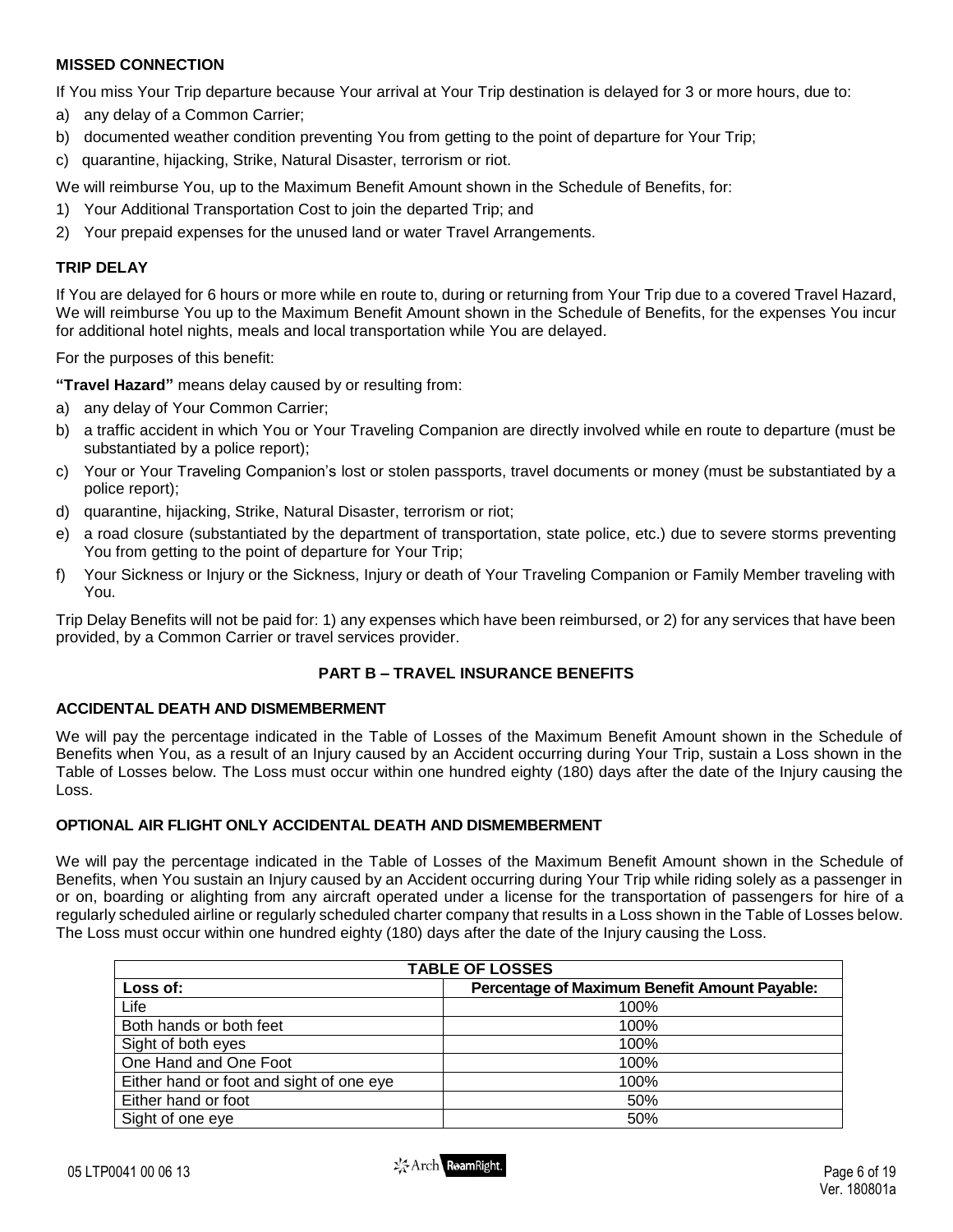**"Loss"** with regard to: 1) hand or foot means actual complete severance through and above the wrist or ankle joints; and 2) eye means an entire and irrecoverable Loss of sight.

If more than one Loss is sustained as the result of an Accident, the amount payable shall be the largest amount of a sustained Loss shown in the Table of Losses.

### **Exposure and Disappearance:**

We will pay benefits for covered Losses that result from You being unavoidably exposed to the elements because of an Accident occurring during Your Trip. The Loss must occur within 365 days after the event that caused the exposure.

If, while on Your Trip, You are in an Accident resulting in the disappearance, sinking or damaging of a covered air or water conveyance on which You are traveling, and if Your body has not been found within 365 days from the date of the Accident, it will be presumed, unless there is evidence to the contrary, that You suffered Loss of life.

# **EMERGENCY ACCIDENT & SICKNESS MEDICAL EXPENSE**

Benefits will be paid for covered Medical Expenses incurred, up to the Maximum Benefit Amount shown in the Schedule of Benefits, subject to the following: 1) covered Medical Expenses will only be payable at the Usual and Customary level of charges; 2) benefits will be payable only for covered Medical Expenses resulting from an Emergency Condition that first manifests itself or occurs while on Your Trip; 3) only Medical Expenses incurred during Your Trip will be reimbursed. Medical Expenses incurred after You return from Your Trip are not covered; and 4) benefits are subject to a \$50 deductible for each occurrence.

Benefits will include up to \$750 for expenses incurred during Your Trip for emergency dental treatment. Dental expenses incurred after Your Trip is completed are not covered.

**"Emergency Condition"** means an Injury or Sickness diagnosed by a Physician for which You have sudden and unexpected severe or acute symptoms requiring immediate care and the failure to obtain such care could reasonably result in serious deterioration of Your condition or place Your life in jeopardy. The severe or acute symptoms must occur while on Your Trip.

**"Medical Expenses"** means expenses incurred only for the following:

- 1. medical services (including charges for anesthetics, x-ray examinations or treatments, and laboratory tests) and supplies, prescription drugs, and therapeutic services ordered or prescribed by a Physician as Medically Necessary for treatment;
- 2. Hospital or ambulatory medical-surgical center services (including expenses for a cruise ship cabin or hotel room, not already included in the cost of Your Trip), if recommended by Your attending Physician and approved by Us or Our Program Assistance Provider as a substitute for a hospital room for recovery from Your Emergency Condition;
- 3. local Transportation Expense to and/or from a Hospital**.**

We will not pay benefits in excess of the Usual and Customary level of charges. We will not cover any expenses provided by another party at no cost to You or already included within the cost of the Trip.

We will advance payment to a Hospital, up to the Maximum Benefit Amount shown on the Schedule of Benefits, if needed to secure Your admission to a Hospital because of a covered Emergency Condition.

# **MEDICAL EVACUATION AND REPATRIATION OF REMAINS**

Benefits will be paid, up to the Maximum Benefit Amount shown in the Schedule of Benefits, when You suffer a covered Sickness, Injury, or Loss of life, during Your Trip, for the following:

### **Emergency Medical Evacuation**

We will pay the Usual and Customary level of charges for Transportation Expense for an emergency Medical Evacuation to the nearest Hospital or medical facility where suitable Medically Necessary treatment is available, provided: 1) Your local attending Physician and We or Our Program Assistance Provider determine that Your condition is acute, severe or life threatening; and 2) that adequate Medically Necessary treatment is not available in Your immediate area.

### **Medically Necessary Repatriation**

We will pay for a Medical Evacuation to return You to Your point of origin, Your primary place of residence, or to a Hospital or medical facility closest to Your primary place of residence capable of providing continued treatment, if Your local attending Physician and We or Our Program Assistance Provider determine that it is Medically Necessary.

We will pay for one of the following methods of transportation, as pre-approved by Us or Our Program Assistance Provider:

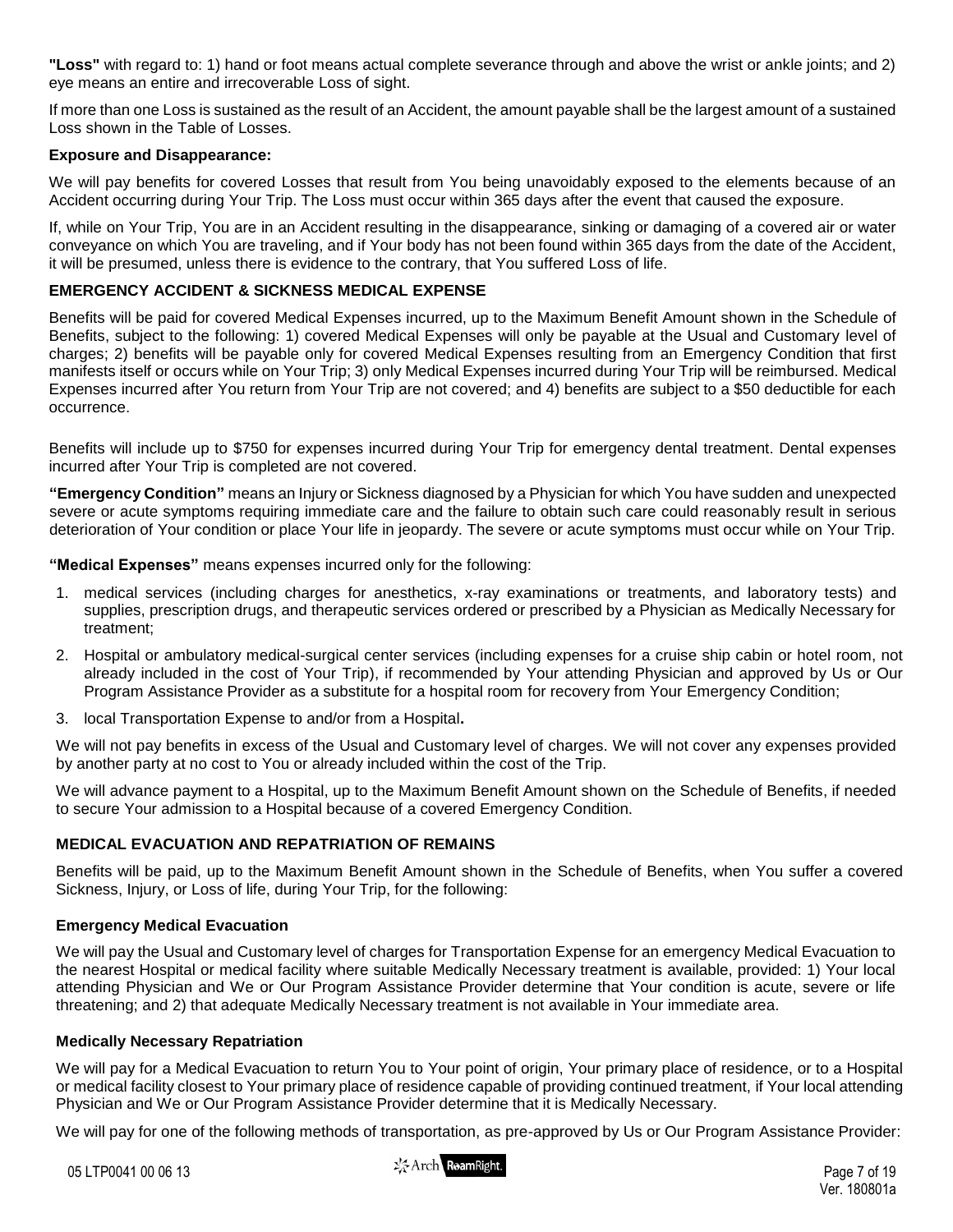- 1) commercial air upgrade to Business or First Class, less refunds from Your unused transportation tickets;
- 2) other Transportation Expense.

Transportation must be via the most direct and economical route.

### **Repatriation of Remains**

Benefits will be paid for covered Repatriation Expenses incurred, up to the Maximum Benefit Amount shown in the Schedule of Benefits, to return Your body to Your city of primary residence in the United States of America if You die during Your Trip.

**"Repatriation Expenses"** means expenses for embalming, local cremation, minimally necessary casket for transport and air transportation of Your remains and any other expenses required to comply with local laws or regulations to arrange transport of Your remains.

All Repatriation Expenses must be approved in advance by Us or Our Program Assistance Provider.

### **Additional Medical Evacuation Benefits:**

**Transportation to Join You:** If You are or will be hospitalized for more than 7 days, We will pay, up to the cost of a single round-trip Economy Transportation ticket and, up to \$250 per day up to 5 days for expenses for hotel nights, meals and local transportation for one person chosen by You to visit Your bedside, provided You are traveling alone and emergency Medical Evacuation or non-emergency Medical Evacuation is not imminent.

**Transportation of Dependent Children:** If You die or are hospitalized for more than7 days, We will pay, up to the cost of a single one-way Economy Transportation ticket (less the value of applied credit from any unused return travel tickets) per person, to return Your Dependent children (and any accompanying minor persons under Your care) who are left unattended by Your death or hospitalization to their home (with an attendant, if considered necessary by Us or Our Program Assistance Provider.

# **POLITICAL OR SECURITY EVACUATION**

We will pay, up to the Maximum Benefit Amount shown in the Schedule of Benefits, for all reasonable evacuation expenses incurred for Your transportation to the nearest safe haven, if You must leave Your Trip for a covered Political or Security Event.

Evacuation must occur within 7 days of any Political or Security Event. Arrangements will be by the most appropriate and economical means available and consistent with Your health and safety. Benefits are only payable for arrangements made by Our Program Assistance Provider.

Following an evacuation due to a Political or Security Event and when safety allows, We will pay for one-way Economy Transportation to return You to either the Host Country or Your Home Country, whichever country You designate.

# **POLITICAL OR SECURITY EVACUATION COVERAGE DEFINITIONS**

**"Home Country"** means the country or territory as shown on Your passport.

**"Host Country"** means a country or territory You are visiting or in which You are living which is not Your Home Country.

**"Political or Security Event"** means**:** 1) a Natural Disaster; 2) civil, military or political unrest for which a formal written recommendation from the appropriate local government authorities, or the U.S. State Department, for You to leave a country is issued; or 3) You being expelled or declared a persona non-grata by a country You are visiting on Your Trip.

# **POLITICAL OR SECURITY EVACUATION COVERAGE CONDITIONS AND LIMITATIONS**

- 1. The benefits and services described herein are provided to You only if Our Program Assistance Provider arranges or coordinates Your evacuation.
- 2. We will not pay for any loss or expense recoverable under any other insurance or through an employer.
- 3. Our Program Assistance Provider has sole discretion regarding the means, methods and timing of a Political or Security Evacuation. However, the decision to travel is Your sole responsibility.
- 4. You will be responsible for all transportation and living costs while located at the safe haven.
- 5. We are not responsible for the availability, timing, quality, results of, or failure to provide any service caused by conditions beyond our control. This includes Our inability to provide You an evacuation or any additional services when the rendering of such evacuation or service is prohibited by United States of America law, local laws or regulatory agencies. A Political or Security Evacuation is not covered from Afghanistan, Iraq, Somalia, Chechnya, Democratic Republic of the Congo, Iran,

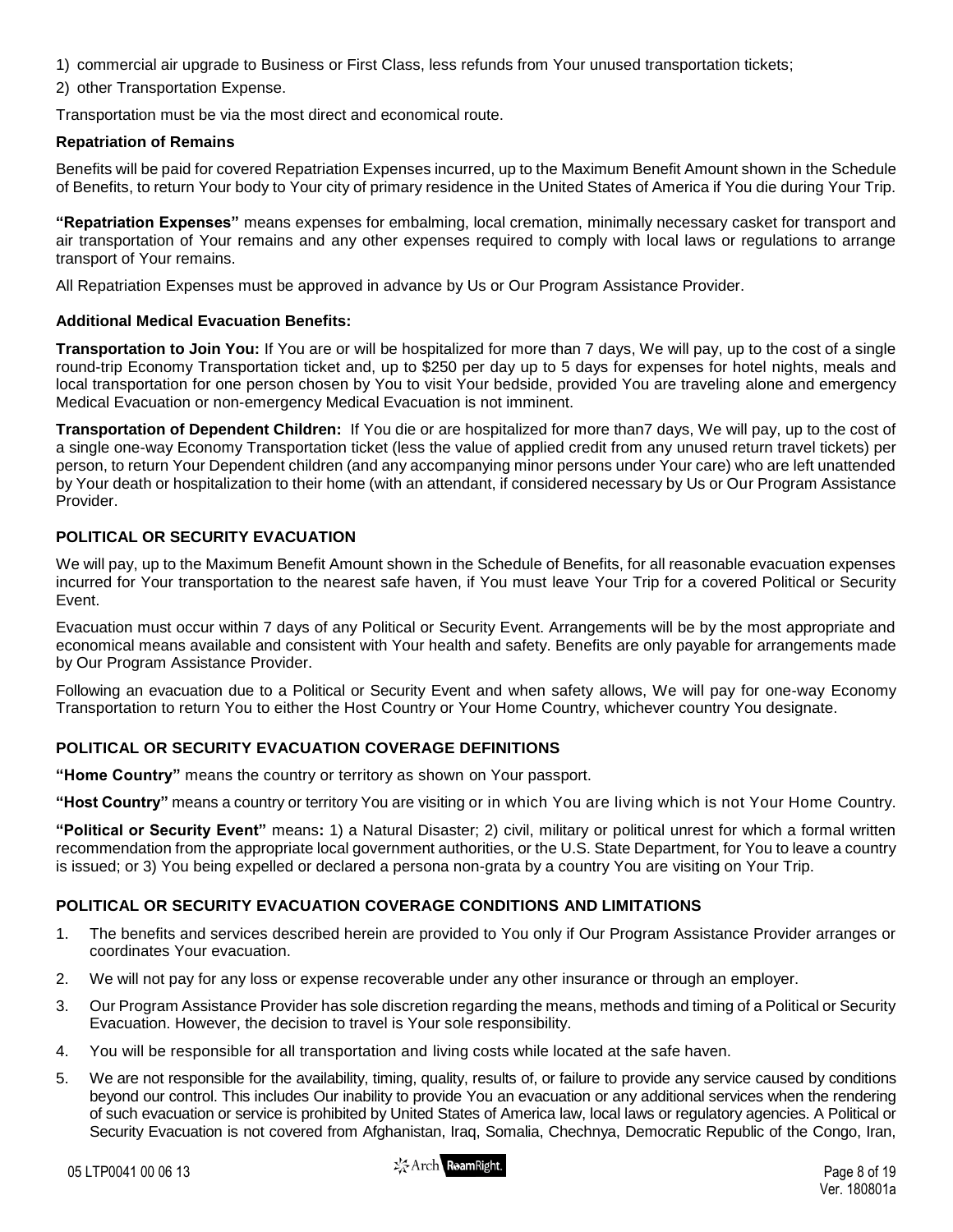Israel West Bank, Israel Gaza Strip, Ivory Coast, Lebanon, Libya, North Korea, Sudan or Syria.

- 6. We will not pay any costs or expenses arising from:
	- a. Political or Security Evacuation from Your Home Country.
	- b. Political or Security Evacuation when the Political or Security Event precedes Your arrival in the Host Country.
	- c. Political or Security Evacuation when the evacuation notice has been issued or posted by the recognized government of Your Home Country or the Host Country for a period of more than seven (7) days and You have failed to notify Our Program Assistance Provider regarding Your need to be evacuated.
	- d. the actual or threatened use or release of any nuclear, chemical or biological weapon or device, or exposure to nuclear reaction or radiation, regardless of contributory cause.
- 7. We will not pay for more than one (1) Political or Security Evacuation from a country or territory per individual per Trip.
- 8. We will not pay for any loss or expense arising from or attributable to: a) fraudulent or criminal acts committed or attempted by You; b) alleged violation of the laws of the country You are visiting, unless We determine such allegations to be fraudulent; or c) failure to maintain required documents or visas.
- 9. We will not pay for any loss or expense arising from or attributable to: a) debt, insolvency, business or commercial failure; b) the repossession of any property; or c) Your non-compliance with a contract, license or permit.
- 10. We will not pay for any loss or expense arising from or due to liability assumed by You under any contract.

### **COVERAGE FOR YOUR BELONGINGS AND PROPERTY OF OTHERS**

### **BAGGAGE AND PERSONAL EFFECTS**

We will reimburse You, up to the Maximum Benefit Amount shown in the Schedule of Benefits, less any amount paid or payable by a party responsible for Your loss, for Your Baggage which is permanently lost, stolen, damaged or destroyed during Your Trip, provided You have taken all reasonable measures to protect, save and/or recover Your property at all times.

We will also reimburse You for fees associated with the replacement of Your passport and visas which are lost, stolen, damaged or destroyed during Your Trip.

We will also reimburse You for charges and interest incurred due to unauthorized use or replacement of Your lost or stolen credit cards if such use or loss occurs during Your Trip and if You have complied with all credit card conditions imposed by the credit card companies.

#### **Valuation and Payment of Loss:**

The lesser of the following amounts will be paid:

- 1) the Actual Cash Value at the time Your Baggage is lost, stolen, damaged or destroyed;
- 2) the cost to repair or replace the item with material of a like kind and quality; or
- 3) \$250 per item.

For claimed items without original receipts, payment of loss will be calculated based upon 75% of the Actual Cash Value at the time of loss, not to exceed \$250.

We may take all or part of Your damaged Baggage as a condition for payment of loss. In the event of a loss to a pair or set of items, We will:

- 1) repair or replace any part to restore the pair or set to its value before the loss; or
- 2) pay the difference between the value of the property before and after the loss.

**Items Subject To Special Limitations:** a combined maximum of \$500 (without a per item limit) will be paid for jewelry; precious or semi-precious stones; watches; articles consisting in whole or in part of silver, gold or platinum; furs or articles trimmed with fur; cameras (and their accessories and related equipment); laptop or tablet computers; cell phones, PDA's and similar mobile devices; and other digital or electronic equipment or media; and sporting equipment.

If You have checked Your property with a Common Carrier and delivery is delayed, coverage for Baggage will be extended until the Common Carrier delivers the property.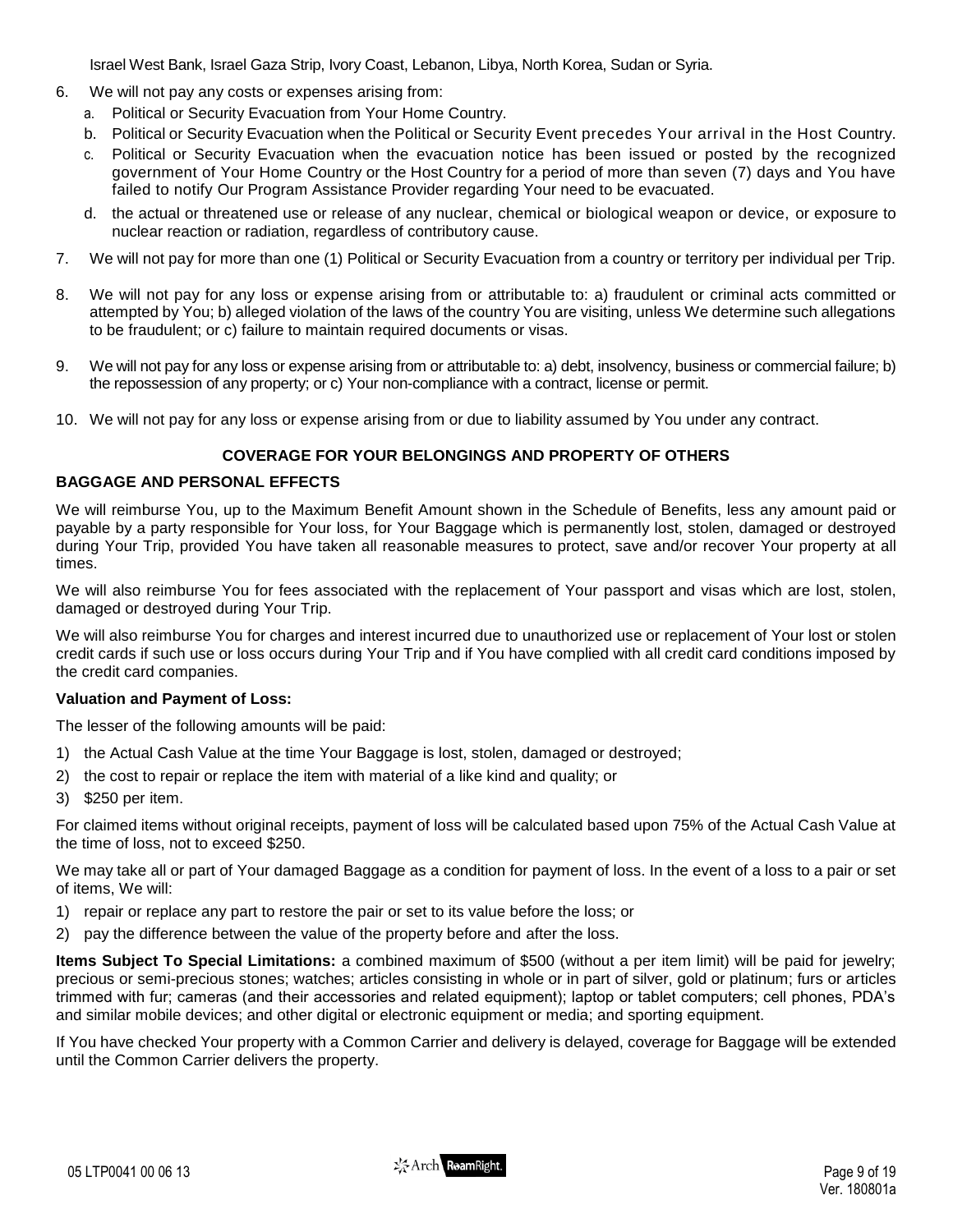# **BAGGAGE DELAY**

We will reimburse You, up to the Maximum Benefit Amount shown in the Schedule of Benefits, for the cost of reasonable additional clothing and personal items purchased by You while Your Baggage is delayed 12 hours or more from Your time of arrival at a destination other than Your return destination.

This coverage terminates upon Your arrival at the return destination of Your Trip.

### **OPTIONAL BUSINESS EQUIPMENT RENTAL**

If Your Business Equipment is lost, stolen, damaged, destroyed or delayed by a Common Carrier for 6 hours or more during Your Trip for the reasons covered by the Baggage and Baggage Delay benefits, We will reimburse You on a one-time basis, up to the Maximum Benefit Amount shown in the Schedule of Benefits, for the reasonable costs of renting Business Equipment during Your Trip.

A police report is required if Your Business Equipment is stolen. Documentation from the Common Carrier is required for proof of damage, delay, or loss by a Common Carrier. Original receipts and list of stolen, damaged or lost Business Equipment must be provided along with proof of loss providing amount of loss, date, time and cause of loss, and a repair estimate, if the Business Equipment is damaged.

For claimed items without original receipts, payment of loss will be calculated based upon 75% of the Actual Cash Value at the time of loss, not to exceed \$500 per item for Business Equipment.

#### **The following exclusions and limitations apply to Baggage and Personal Effects, Baggage Delay and Business Equipment Rental:**

We will not provide benefits for any loss or damage to:

- 1) animals;
- 2) automobiles and automobile equipment; boats or other vehicles or conveyances; motorcycles; trailers; motors; or aircraft;
- 3) bicycles, except when checked as baggage with a Common Carrier;
- 4) household effects and furnishings; antiques and collector items;
- 5) eyeglasses, sunglasses, contact lenses, artificial teeth, dentures, dental bridges, or retainers, or other orthodontic devices or hearing aids;
- 6) artificial limbs or other prosthetic devices;
- 7) keys, money, and credit cards (except as otherwise specifically covered herein); securities, stamps, tickets, and documents (except as coverage is otherwise specifically provided herein);
- 8) sporting equipment if the loss results from the use thereof.

We will not provide benefits for any loss or damage caused by or resulting from:

- 1) breakage of brittle or fragile articles;
- 2) wear and tear or gradual deterioration;
- 3) confiscation or appropriation by order of any government or custom's rule;
- 4) theft or pilferage while left in any unlocked or unattended vehicle;
- 5) property illegally acquired, kept, stored or transported;
- 6) Your negligent acts or omissions;
- 7) property shipped as freight or shipped prior to the Scheduled Departure Date;
- 8) electrical current, including electric arcing that damages or destroys electrical devices or appliances;
- 9) insects, vermin or inherent vice.

We will not provide benefits for any loss or damage to Your Baggage which has been reimbursed by a Common Carrier, hotel or Travel Supplier.

### **OPTIONAL RENTAL CAR DAMAGE**

If You rent a Rental Car while on Your Trip and while in Your possession the car is: 1) damaged due to collision, theft, vandalism, windstorm, fire, hail, flood or any cause not in Your control; or 2) stolen and not recovered, We will reimburse You, up to the Maximum Benefit Amount shown in the Schedule of Benefits, for the lesser of:

a. the cost of repairs and rental charges imposed by the rental company while the car is being repaired;

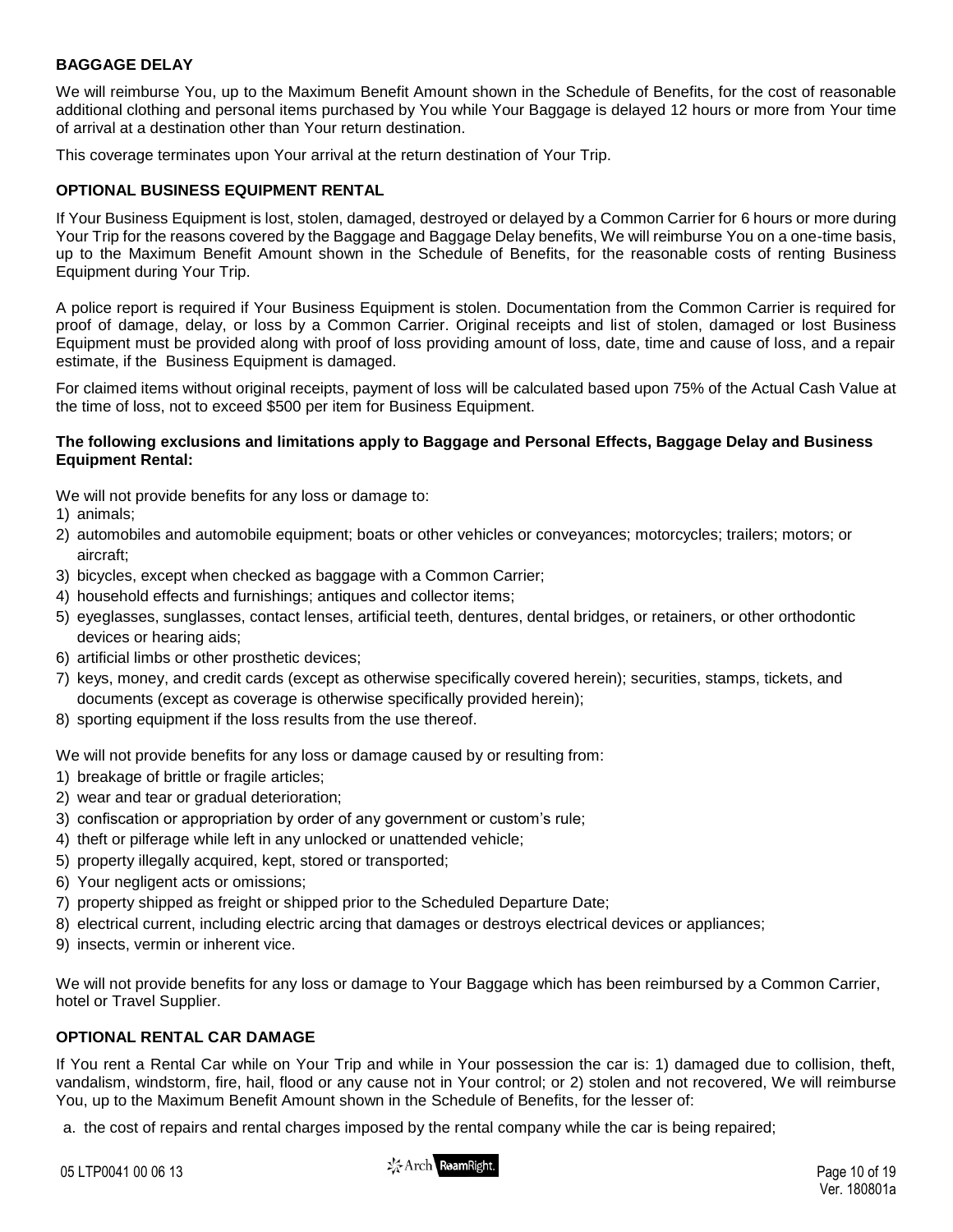- b. the Actual Cash Value of the Rental Car; or
- c. the Maximum Benefit Amount shown in the Schedule of Benefits.

Coverage is provided to You, provided You are a licensed driver and are listed on the rental agreement.

# **The following exclusions and limitations apply to Rental Car Damage**

We do not cover loss arising from or due to:

- 1. any obligation of You, a Traveling Companion or Family Member traveling with You assumed under any agreement (except insurance collision deductible);
- 2. rentals of trucks, campers, trailers, motor bikes, motorcycles, off-road vehicles, recreational vehicles or Exotic Vehicles;
- 3. any loss that occurs if You or anyone traveling with You are in violation of the rental agreement;
- 4. failure to report the loss to the proper local authorities and the rental car company;
- 5. damage to any other vehicle, structure or person as a result of a covered loss;
- 6. any loss as the result of or attributed to driving the Rental Car: while under the influence of alcohol or any illegal substance or the abuse of a legal substance; while using any medication that recommends abstinence from driving; in a speed competition; for compensation for hire; for illegal trade purposes, or transporting contraband;
- 7. any loss as the result of physical damage or loss attributed to: mechanical failure or breakdown of the Rental Car; wear and tear, gradual deterioration, corrosion, rust or freezing; any neglect or abuse of the Rental Car; any dishonest act or conversion; any consequence of war (declared or otherwise); or contamination by a radioactive material.

# **The following duties in the event of loss apply to Rental Car Damage:**

- 1. You must take all reasonable, necessary steps to protect the Rental Car and prevent further damage to it;
- 2. You must report the loss to the appropriate local authorities and the rental company as soon as possible;
- 3. You must obtain all information on any other party involved in an Accident, such as name, address, insurance information and driver's license number;
- 4. You must provide Us all documentation such as rental agreement, police report and damage estimate.

# **OPTIONAL EMERGENCY EVACUATION UPGRADE**

When You purchase this Emergency Evacuation Upgrade, the following coverage changes apply:

1. Additional Benefits will be paid up to the Maximum Benefit Amount shown in the Schedule of Benefits.

# **OPTIONAL MEDICAL COVERAGE UPGRADE**

When You purchase this Medical Coverage Upgrade, the following coverage changes apply:

- 1. Additional Benefits will be paid up to the Maximum Benefit Amount shown in the Schedule of Benefits;
- 2. the deductible is waived.

# **OPTIONAL BAGGAGE UPGRADE**

When You purchase this Baggage Upgrade, the following coverage changes apply:

- 1. the Excess Insurance Provision does not apply to Baggage and Personal Effects; and
- 2. Benefits will be paid up to the Maximum Benefit Amount shown in the Schedule of Benefits under the Baggage Delay coverage, if Your checked Baggage is delayed or misdirected by a Common Carrier for more than six (6) hours, while on Your Trip (except for travel to Your final return destination or place of residence).

# **SECTION II - DEFINITIONS**

**"Accident"** means a sudden, unexpected, unusual, specific event that occurs at an identifiable time and place, and shall also include exposure resulting from a mishap to a conveyance in which You are traveling.

**"Actual Cash Value"** means current replacement cost for items of like kind and quality less depreciation.

**"Additional Transportation Cost"** means the actual cost incurred for one-way Economy Transportation (or for the original class of fare, if the original tickets were for a higher class of fare) by Common Carrier by the most direct route, less any refunds paid or payable, for unused original tickets.

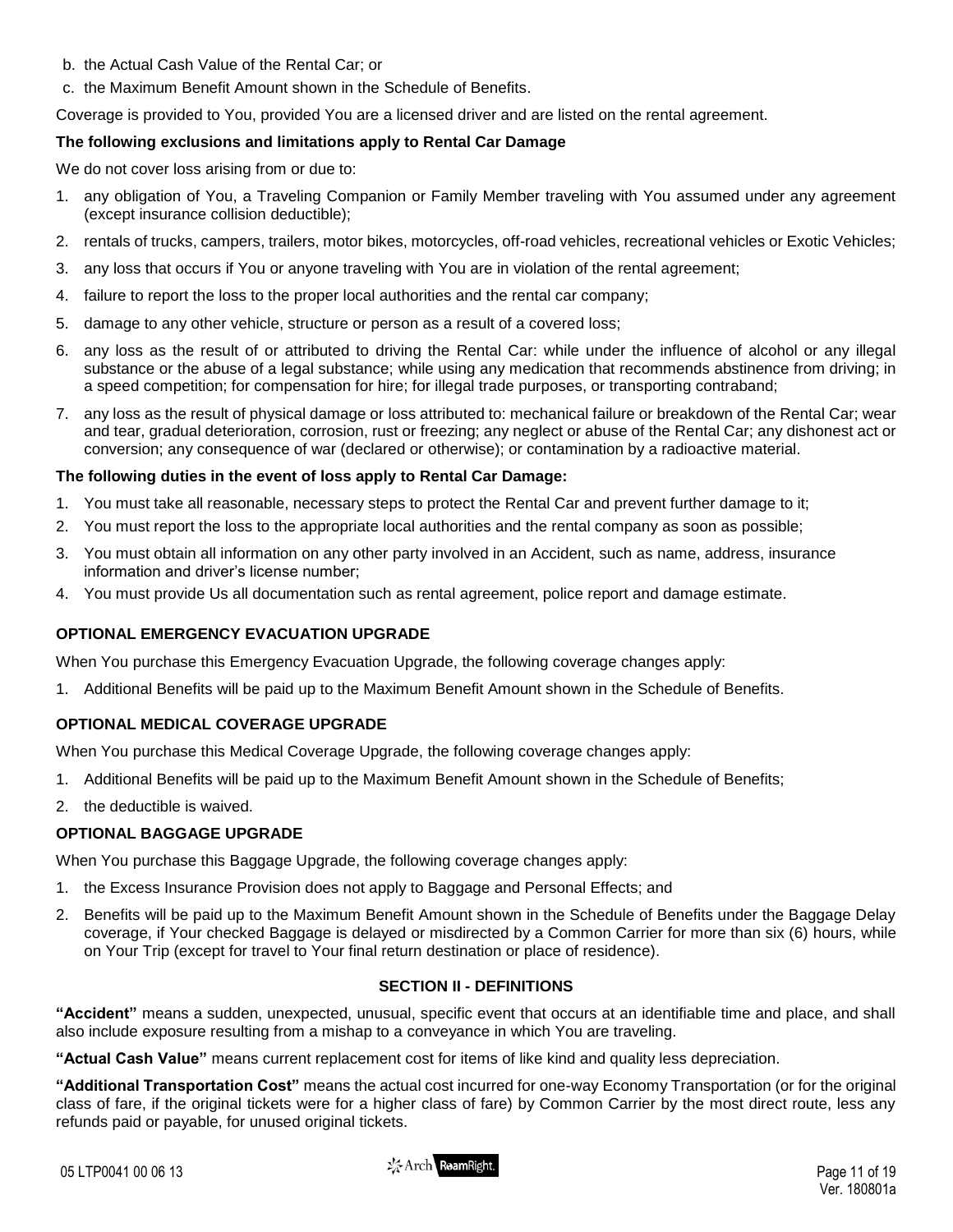**"Baggage"** means luggage and personal effects (whether owned, borrowed or rented) taken by You on Your Trip.

**"Bankruptcy or Default"** means the total cessation of operations due to financial insolvency, with or without the filing of a bankruptcy.

**"Business Equipment"** means property used in trade, business, or for the production of income; or offered for sale or trade or components of goods offered for sale or trade.

**"Business Partner"** means an individual who: (a) is involved in a legal general partnership with You; and (b) is actively involved in the day to day management of Your business.

**"Caregiver"** means an individual employed for the purpose of providing assistance with activities of daily living to You or to Your Family Member who has a physical or mental impairment. The Caregiver must be employed by You or Your Family Member. A Caregiver is not a babysitter; childcare service, facility or provider; or a person employed by any service, provider or facility to supply assisted living or skilled nursing personnel.

**"Child Caregiver"** means an individual providing basic childcare service needs for Your minor children under the age of 18 while You are on the Trip without the minor children. The arrangement of being the Child Caregiver while You are on the Trip must be made 30 or more days prior to the Scheduled Departure Date.

**"Common Carrier"** means any land, sea, or air conveyance operating under a valid license for the transportation of passengers for hire, not including taxicabs or rented, leased or privately owned motor vehicles.

**"Complications of Pregnancy"** means conditions (when the pregnancy is not terminated) whose diagnoses are distinct from pregnancy but are adversely affected by pregnancy or are caused by pregnancy. These conditions include acute nephritis, nephrosis, cardiac decompensation, missed abortion and similar medical and surgical conditions of comparable severity. Complications of Pregnancy also include non-elective cesarean section, ectopic pregnancy which is terminated and spontaneous termination of pregnancy, which occurs during a period of gestation in which a viable birth is not possible. Complications of Pregnancy does not include false labor, occasional spotting, Physician-prescribed rest during the period of pregnancy, morning sickness, hyperemesis gravidarum, preeclampsia and similar conditions associated with the management of a difficult pregnancy not constituting a nosologically distinct complication of pregnancy.

**"Dependent"** means lawful spouse, Your children including an unmarried child, stepchild, legally adopted child or foster child who is: (1) less than age 19 and primarily dependent on You for support and maintenance; or (2) who is at least age 19 but less than age 26 and who regularly attends an accredited school or college; and who is primarily dependent on You for support and maintenance.

**"Domestic Partner"** means an opposite or same-sex partner who is at least eighteen (18) years of age and has met all the following requirements for at least 10 months:

- 1) Resides with You;
- 2) Shares financial assets and obligations with You.
- 3) Is not related by blood to You to a degree of closeness that would prohibit a legal marriage;
- 4) Neither You nor Your Domestic Partner is married to anyone else, or has any other Domestic Partner.

**"Economy Transportation"** means the lowest published available transportation rate for a ticket on a Common Carrier.

**"Effective Date"** means the date and time Your coverage begins, as indicated in Section IV-Coverage Provisions, When Coverage Begins and Ends.

**"Elective Treatment and Procedures"** means any medical treatment or surgical procedure that is not medically required, including any service, treatment, or supplies that are deemed by the federal, or a state or local government authority to be research or experimental or that is not recognized as a generally accepted medical practice.

**"Eligible Person"** means a citizen or resident of the United States of America .

**"Exotic Vehicles"** means any antique, limited production, or collectible car or any other private passenger vehicle with a Manufacturer's Suggested Retail Price (MSRP) over \$50,000.

**"Family Member"** means any of the following: Your or Your Traveling Companion's legal spouse (or common-law spouse where legal), legal guardian or ward, son or daughter (adopted, foster, step or in-law), brother or sister (includes step or inlaw), parent (includes step or in-law), grandparent (includes in-law), grandchild, aunt, uncle, niece or nephew, Domestic Partner, Caregiver, or Child Caregiver.

**"Hospital"** means (a) a place which is licensed or recognized as a general hospital by the proper authority of the state in which it is located; (b) a place operated for the care and treatment of resident in-patients with a registered graduate nurse (RN) always on duty and with a laboratory and X-ray facility; (c) a place recognized as a general hospital by the Joint

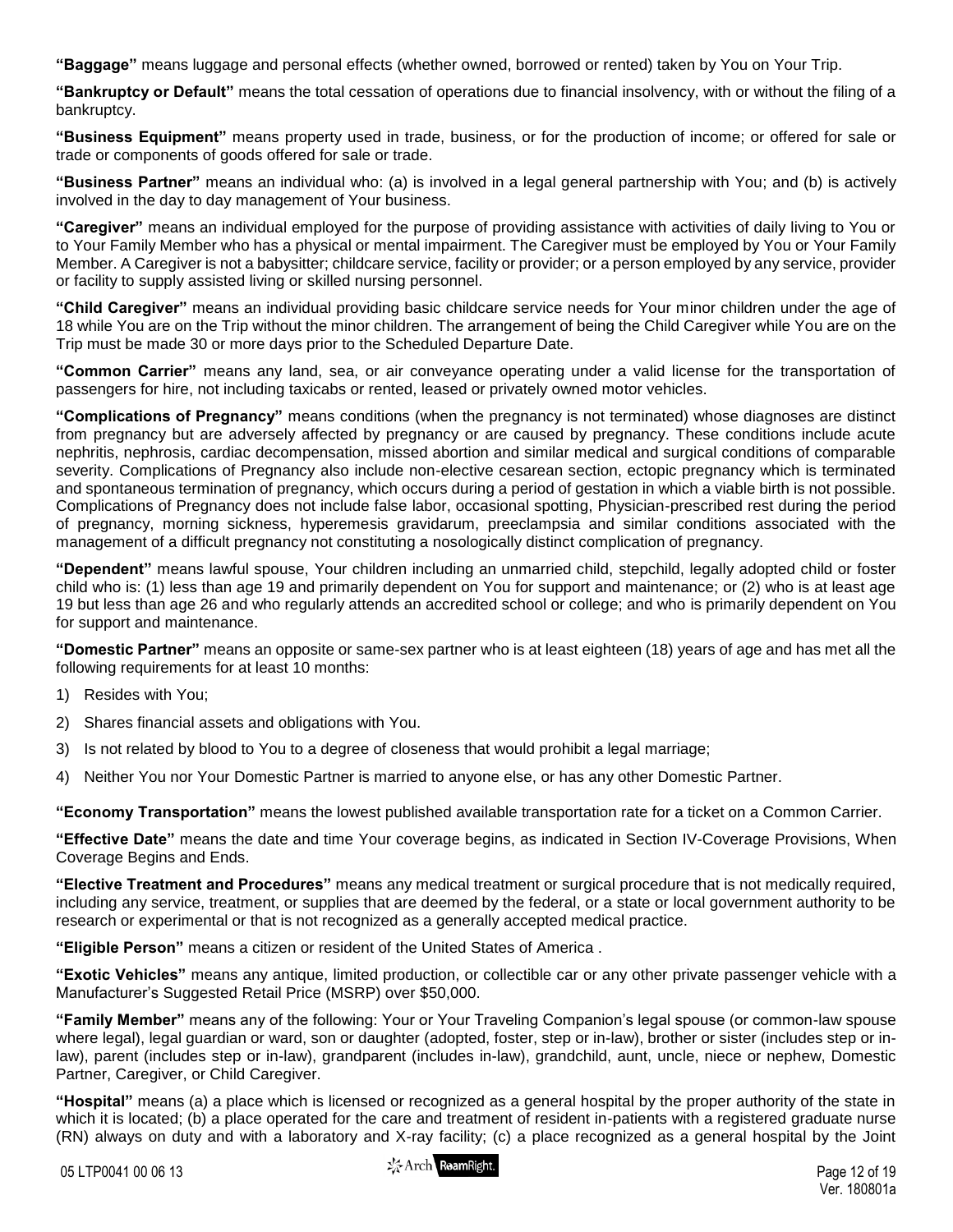Commission on the Accreditation of Hospitals; (d) other than a residence, a place where treatment in a Hyperbaric chamber can be received. Not included is a hospital or institution licensed or used principally: (1) for the treatment or care of drug addicts or alcoholics; or (2) as a clinic continued or extended care facility, skilled nursing facility, convalescent home, rest home, nursing home or home for the aged.

**"Hospitalized"** means admitted to a Hospital for a period of at least 24 hours or where the patient is charged by the Hospital for a minimum of one day of inpatient charges.

**"Host at Destination"** means a person with whom You are sharing pre-arranged overnight accommodations at the host's usual principal place of residence.

**"Inclement Weather"** means any weather condition that delays the scheduled arrival or departure of a Common Carrier.

**"Injury"** means bodily harm caused by an Accident that: 1) occurs while Your coverage is in effect under the policy; and 2) requires examination and treatment by a Physician. The Injury must be the direct cause of loss and must be independent of all other causes and must not be caused by, or result from, Sickness.

**"Insured"** means the person named on the Confirmation of Benefits that is scheduled to participate on a Trip, provided the required premium has been paid. Insured also means "You" and "Your".

**"Intoxicated"** mean a blood alcohol level that equals or exceeds the legal limit for operating a motor vehicle in the state or jurisdiction where You are located at the time of an incident.

**"Maximum Benefit Amount"** means the maximum amount payable for coverage provided to You as shown in the Schedule of Benefits.

**"Medical Evacuation"** means Physician-ordered Transportation Expense which is arranged and approved by Our Program Assistance Provider. An unscheduled return by the same or like mode of transportation as originally scheduled without additional transportation requirements is not a Medical Evacuation.

**"Medically Necessary"** means a service which is appropriate and consistent with the treatment of the condition in accordance with accepted standards of community practice.

**"Medical Treatment"** means examination and treatment by a Physician.

**"Natural Disaster"** means earthquake, flood, fire, hurricane, blizzard, avalanche, tornado, tsunami, volcanic eruption, or landslide that is due to natural causes.

**"Payments or Deposits"** means the cash, check, or credit card amounts, rewards, miles or points; actually paid or used for Your Trip. Certificates, vouchers, discounts and/or credits applied (in part or in full) towards the cost of Your Travel Arrangements are not Payments or Deposits as defined herein.

**"Physician"** means a person licensed as a medical doctor in the jurisdiction where the services are rendered or a Christian Science Practitioner who is: (a) other than You, a Traveling Companion or a Family Member; and (b) practicing within the scope of his or her license.

**"Pre-Existing Condition"** means an illness, disease, or other condition during the 180 day period immediately prior to the Effective Date of Your coverage for which You or Your Traveling Companion, Business Partner or Family Member: 1) received or received a recommendation for a test, examination, or medical treatment; or 2) took or received a prescription for drugs or medicine. Item (2) of this definition does not apply to a condition which is treated or controlled solely through the taking of prescription drugs or medicine and remains treated or controlled without any adjustment or change in the required prescription throughout the 180 day period before Your coverage is effective under this policy.

**"Program Assistance Provider"** means UnitedHealthcare Global.

**"Rental Car"** means a private passenger vehicle (including mini-vans and sport utility vehicles) rented from a rental car agency and being used solely for transportation on public roads.

**"Scheduled Departure Date"** means the date on which You are originally scheduled to leave on Your Trip.

**"Scheduled Return Date"** means the date on which You are originally scheduled to return to the point of origin or the original final destination of Your Trip.

**"Sickness"** means an illness or disease of the body that: 1) requires examination and treatment by a Physician, and 2) commences while Your coverage is in effect. An illness or disease of the body that first manifests itself and then worsens or becomes acute prior to the Effective Date of Your coverage is not a Sickness as defined herein and is not covered by the policy.

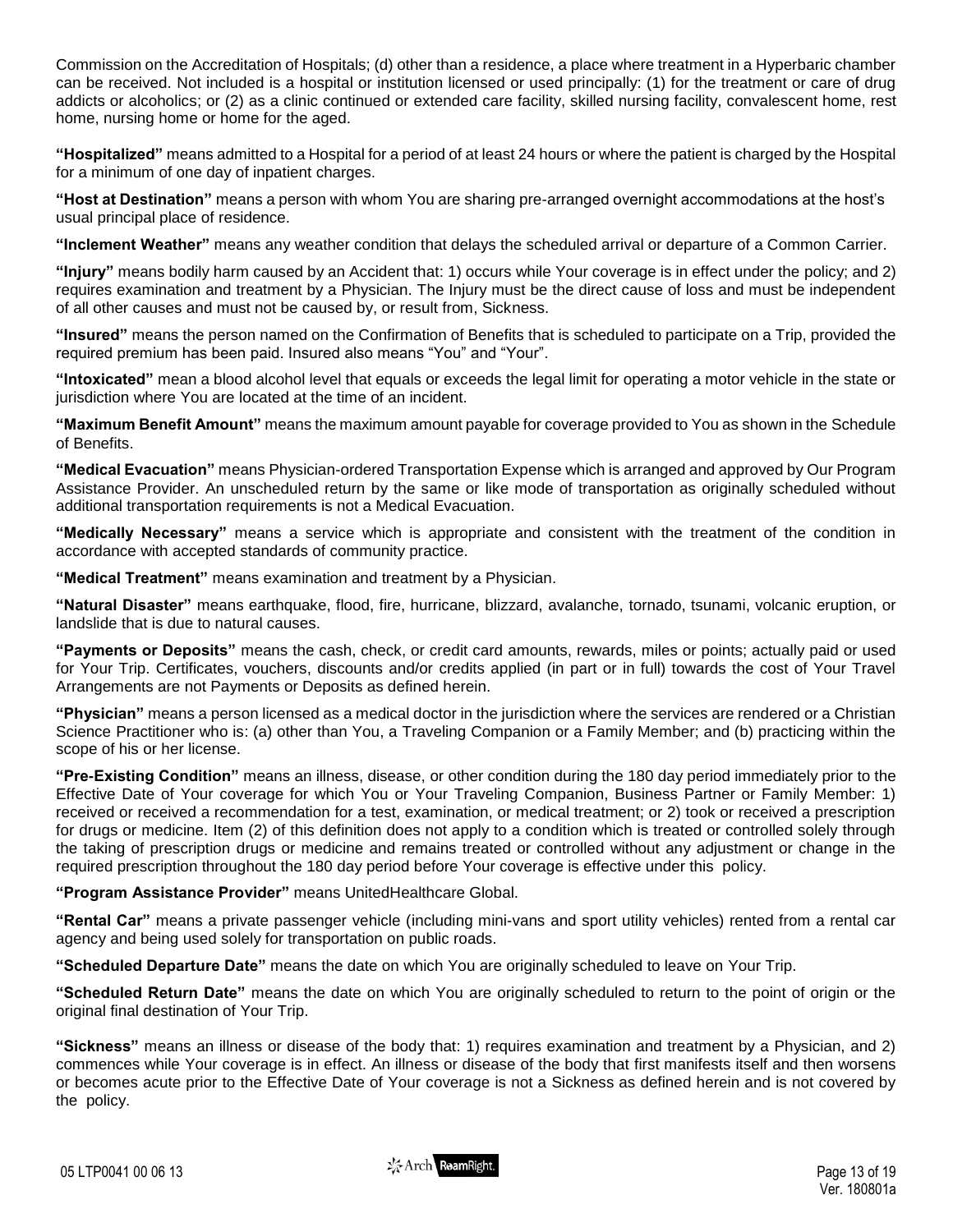**"Strike"** means any labor disagreement resulting in a stoppage of work: (a) as a result of a combined effort of workers which is unannounced and unpublished at the time Travel Arrangements are purchased and (b) which interferes with the normal departure and arrival of a Common Carrier.

**"Terrorist Incident"** means an incident deemed a terrorist attack by the United States government.

**"Third Party(ies)"** means any person, corporation or other entity except You and Us.

**"Time Sensitive Period"** means within 21 days of the date Your initial deposit/payment for Your Trip is received.

**"Transportation Expense"** means the cost of Medically Necessary conveyance and personnel, including Usual and Customary charges for required medical services and supplies.

**"Travel Arrangement(s)"** means: (a) transportation; (b) accommodations; and (c) other specified services arranged by Your Travel Supplier for Your Trip.

**"Travel Supplier"** means any entity or organization that coordinates or supplies travel services for You.

**"Traveling Companion"** means a person or persons whose names appear with Yours on the same Travel Arrangements and who, during Your Trip, will accompany You. A group or tour organizer, sponsor or leader is not a Traveling Companion as defined, unless sharing accommodations in the same room, cabin, condominium unit, apartment unit or other lodging with You.

**"Trip"** means a scheduled trip of 180 days or less in length; 1) for which coverage is elected, the premium paid and all Travel Arrangements are arranged prior to the Scheduled Departure Date; and 2) is 100 miles or more from Your primary residence.

**"Unforeseen"** means not anticipated or expected and occurring after the Effective Date for Trip Cancellation of the policy.

**"Uninhabitable"** means: (1) the building structure itself is unstable and there is a risk of collapse in whole or in part; (2) there is exterior or structural damage allowing elemental intrusion, such as rain, wind, hail or flood; (3) immediate safety hazards have yet to be cleared; or (4) the property is without electricity, gas, sewer service or water or under an order of mandatory evacuation by local government authorities.

**"Usual and Customary"** means the comparable level of charges for similar treatment, services and supplies in the geographic area where treatment, services or supplies are provided or performed.

# **SECTION III - POLICY LIMITATIONS AND EXCLUSIONS**

### **Benefits are not payable for any loss due to, arising or resulting from:**

1. due to a Pre-Existing Condition, as defined in the policy. This Pre-Existing Condition exclusion does not apply to the Emergency Medical Evacuation or Repatriation of Remains coverage;

# **Waiver of the Pre-Existing Condition Exclusion**

The exclusion for Pre-Existing Condition will be waived provided:

- a) Your premium for this policy is received within the Time Sensitive Period; and
- b) You insure 100% of the cost of all Travel Arrangements that are subject to cancellation penalties or restrictions by the Travel Supplier; and
- c) You are not disabled from travel at the time Your premium is paid; and
- d) The booking for the Trip is the Insured's first and only booking for this travel period and destination.
- 2. suicide, attempted suicide or any intentionally self-inflicted injury of You, a Traveling Companion, Family Member or Business Partner booked to travel with You, while sane or insane;
- 3. war, invasion, acts of foreign enemies, hostilities between nations (whether declared or undeclared), or civil war;
- 4. participating in maneuvers or training exercises of an armed service or police force of any country;
- 5. mountaineering (engaging in the sport of scaling mountains generally requiring the use of picks, ropes, or other special equipment);
- 6. participating as a professional in a stunt, athletic or sporting event or competition;
- 7. participating in skydiving or parachuting, hang gliding, bungee cord jumping, extreme skiing, skiing outside marked trails or heli-skiing, any race or speed contests, scuba diving if the depth exceeds 130 feet or if You are not PADI or NAUI certified to dive and a dive master is not present during the dive; spelunking or bodily contact sports;
- 8. piloting or learning to pilot or acting as a member of the crew of any aircraft;

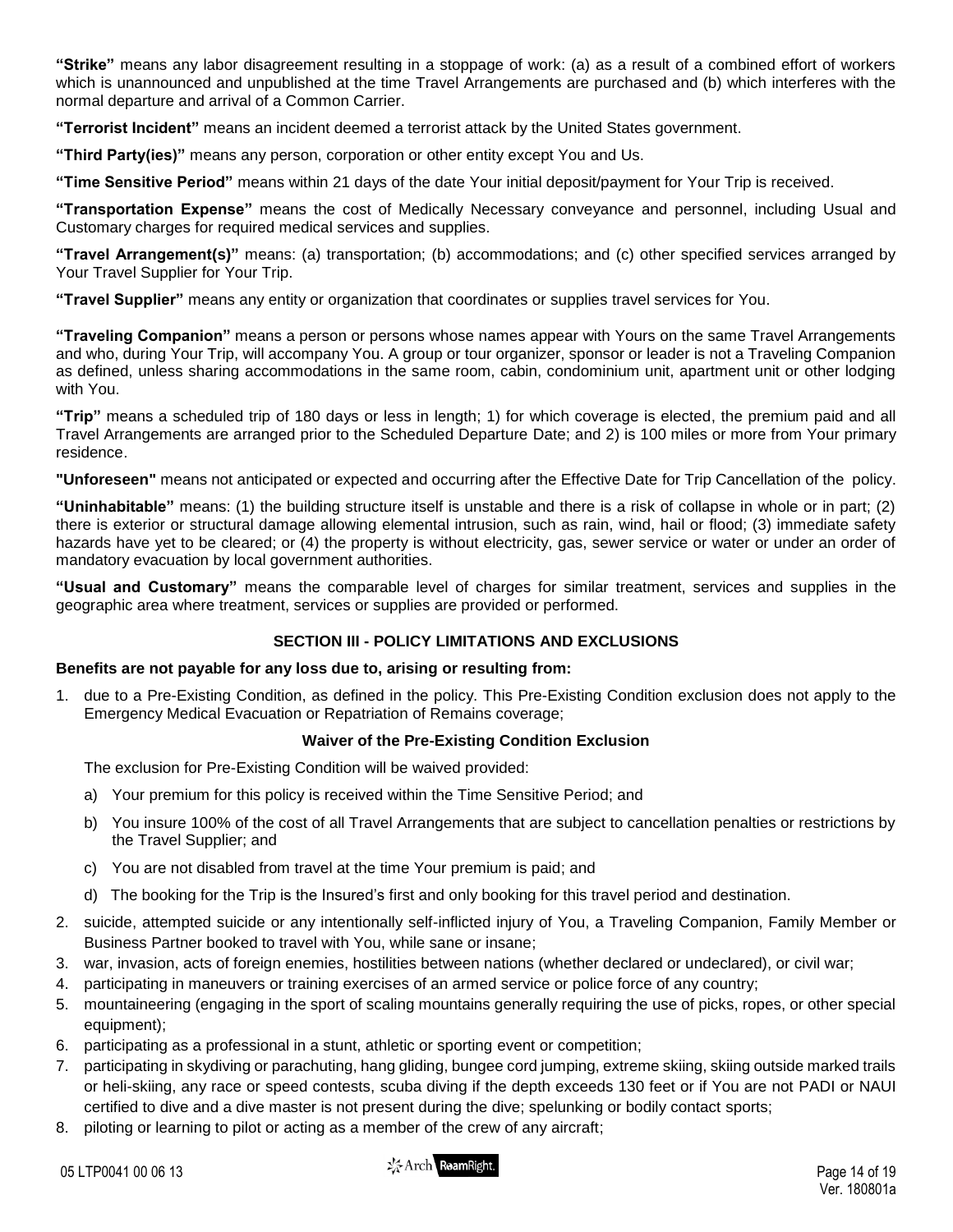- 9. being Intoxicated or under the influence of any controlled substance unless taken as administered or prescribed by a Physician;
- 10. the commission of or attempt to commit a felony or being engaged in an illegal occupation;
- 11. normal pregnancy (except Complications of Pregnancy) and/or resulting childbirth, except as otherwise covered under Trip Cancellation or Trip Interruption, or voluntarily induced abortion;
- 12. any non-emergency treatment or surgery, routine physical examinations, hearing aids, eye glasses, contacts or any Elective Treatment and Procedures;
- 13. any loss occurring during a Trip booked or taken for the purpose or intent of securing medical treatment;
- 14. failure of any tour operator, Common Carrier, or other travel supplier, person or agency to provide the bargained-for travel arrangements for reasons other than Bankruptcy or Default or to refund money due You;
- 15. a mental, or nervous or psychological disorder, unless Hospitalized for that condition while the policy is in effect for You.

# **SECTION IV – COVERAGE PROVISIONS**

# **Who Is Eligible For Coverage**

An Eligible Person who is booked to travel on an eligible Trip.

# **When Coverage Begins and Ends**

### **When Coverage Begins:**

# **Trip Cancellation, Optional Cancellation For Any Reason:**

Coverage begins at 12:01 a.m. at Your location on the day after the date the required premium for this policy to cover Your Trip is received by RoamRight.

This is Your "Effective Date" and time for Trip Cancellation, Optional Cancellation For Any Reason.

**Trip Interruption and Missed Connection:** Coverage begins when You depart on Your first scheduled Travel Arrangement (or if You must use an alternate travel arrangement after Your Scheduled Departure Date to reach Your Trip destination, on the Scheduled Departure Date) for Your Trip. This is Your "Effective Date" and time for Trip Interruption and Missed Connection.

**All Other Coverages:** Coverage begins at 12:01 AM on the date when You depart on the first Travel Arrangement (or alternate travel arrangement if You must use an alternate Travel Arrangement to reach Your Trip destination) for Your Trip. This is Your "Effective Date" and time for all other coverages.

# **When Coverage Ends:**

**Trip Cancellation:** Your coverage automatically ends on the earlier of: 1) the scheduled departure time on the Scheduled Departure Date of Your Trip; 2) the date and time You depart on Your Trip; or 3) the date and time You cancel Your Trip.

**Optional Cancellation For Any Reason:** Your coverage automatically ends on the earlier of: 1) 48 hours prior to the scheduled departure time on the Scheduled Departure Date of Your Trip; 2) the date and time You depart on Your Trip; or 3) the date and time You cancel Your Trip.

**All Other Coverages:** Your coverage automatically ends on the earlier of: 1) the date the Trip is completed; 2) the Scheduled Return Date; 3) Your arrival at the return destination on a round-trip, or the destination on a one-way trip; 4) cancellation of the Trip covered by the policy; 5) the expiration date of the policy.

All coverages under the policy will be extended if Your entire Trip is covered by the policy and Your return is delayed due to unavoidable circumstances beyond Your control. If coverage is extended for the above reasons, coverage will end on the earlier of the date You reach Your originally scheduled return destination or seven (7) days after the Scheduled Return Date.

Termination of the policy will not affect a claim for loss that occurs after premium has been paid.

# **SECTION V – CLAIMS PROVISIONS**

### **Your duties in event of a loss:**

**For Trip Cancellation, Optional Cancellation For Any Reason and Trip Interruption:**

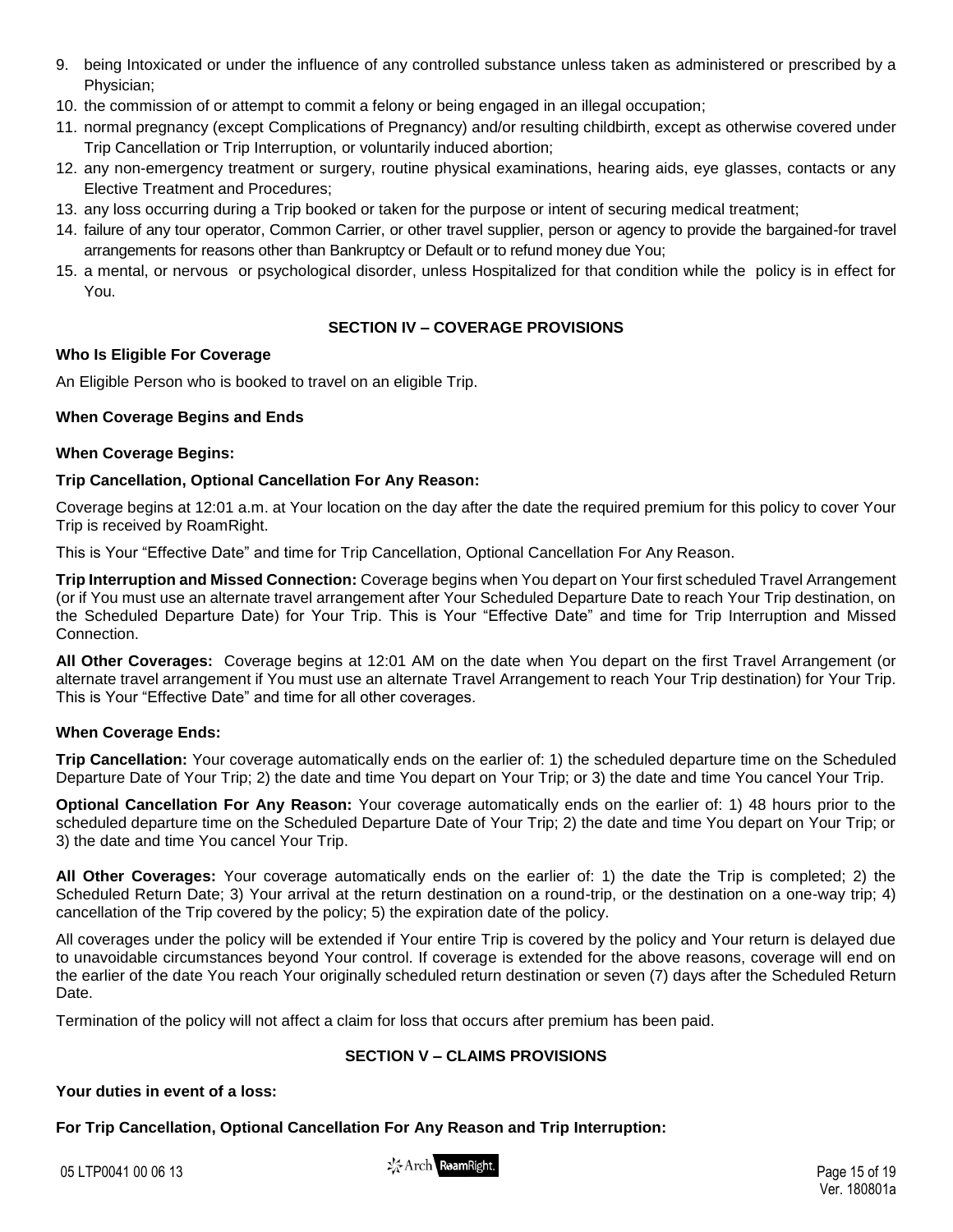Immediately, or as soon as possible, call Your Travel Supplier and the Program Administrator (see Where to Report a Claim) to report Your cancellation, interruption to avoid non-covered charges due to late reporting.

If You are prevented from taking Your Trip as scheduled or must interrupt your Trip due to Sickness or Injury, You should obtain medical care immediately. We require a certification by the treating Physician at the time of Sickness or Injury that medically imposed restrictions prevented Your participation or continued participation in the Trip. Provide all unused transportation tickets, official receipts, etc.

### **Trip Delay or Missed Connection:**

Obtain any specific dated documentation that provides proof of the reason for delay (airline or cruise line forms, medical statements, etc).

Submit this documentation along with Your trip itinerary and all receipts for additional expenses incurred.

### **Medical Expenses:**

Obtain receipts from the providers of service, etc., stating the amount paid and listing the diagnosis and treatment. Submit these first to other medical plans. Provide a copy of their final disposition of Your claim.

### **For Baggage and Personal Effects, Baggage Delay and Business Equipment Rental:**

In case of lost, stolen, damaged, destroyed or delayed Baggage and Personal Effects, You must:

- a) take all necessary and reasonable steps to protect, save or recover the property;
- b) notify, within 48 hours of the loss in writing, the police, hotel proprietors, ship lines, airlines, railroad, bus, airport or other station authorities, tour operators or group leaders, or any Common Carrier or bailee who has custody of Your property at the time of loss;
- c) obtain a copy of the reported loss, damage, delay or theft of the item from the Common Carrier who had possession of the item at the time of the loss to include the Common Carrier's liability for such loss;
- d) produce records needed to verify the claim and its amount, and permit copies to be made;
- e) provide Us, within 90 days from the date of loss, a detailed proof of loss signed and sworn to; and
- f) allow the property to be examined, if requested.

### **Where to Report a Claim:**

Arch Insurance Company Executive Plaza IV 11350 McCormick Rd., Suite 102 Hunt Valley, MD 21031 Phone: 1-855-762-6252 Fax: 1-443-279-2901 Email: [claims@roamright.com](mailto:claims@roamright.com) Website: [www.roamright.com](http://www.roamright.com/)

**Notice of Claim**: Notice of claim must be reported to Us within 30 days after a loss occurs or as soon as is reasonably possible. You or someone on Your behalf may give the notice. The notice should be given to Us or Our designated representative and should include sufficient information to identify You.

**Claim Forms**: When notice of claim is received by Us or Our designated representative, forms for filing proof of loss will be furnished. If these forms are not sent within 15 days, the proof of loss requirements can be met by You sending Us a written statement of what happened. This statement must be received within the time given for filing proof of loss.

**Proof of Loss**: Proof of loss must be provided within 90 days after the date of the loss or as soon as is reasonably possible. Proof must, however, be furnished no later than 12 months from the time it is otherwise required, except in the absence of legal capacity.

**Payment of Claims**: Benefits for Loss of life will be paid to Your designated beneficiary. If a beneficiary is not otherwise designated by You, benefits for Loss of life will be paid to the first of the following surviving preference beneficiaries:

a) Your spouse;

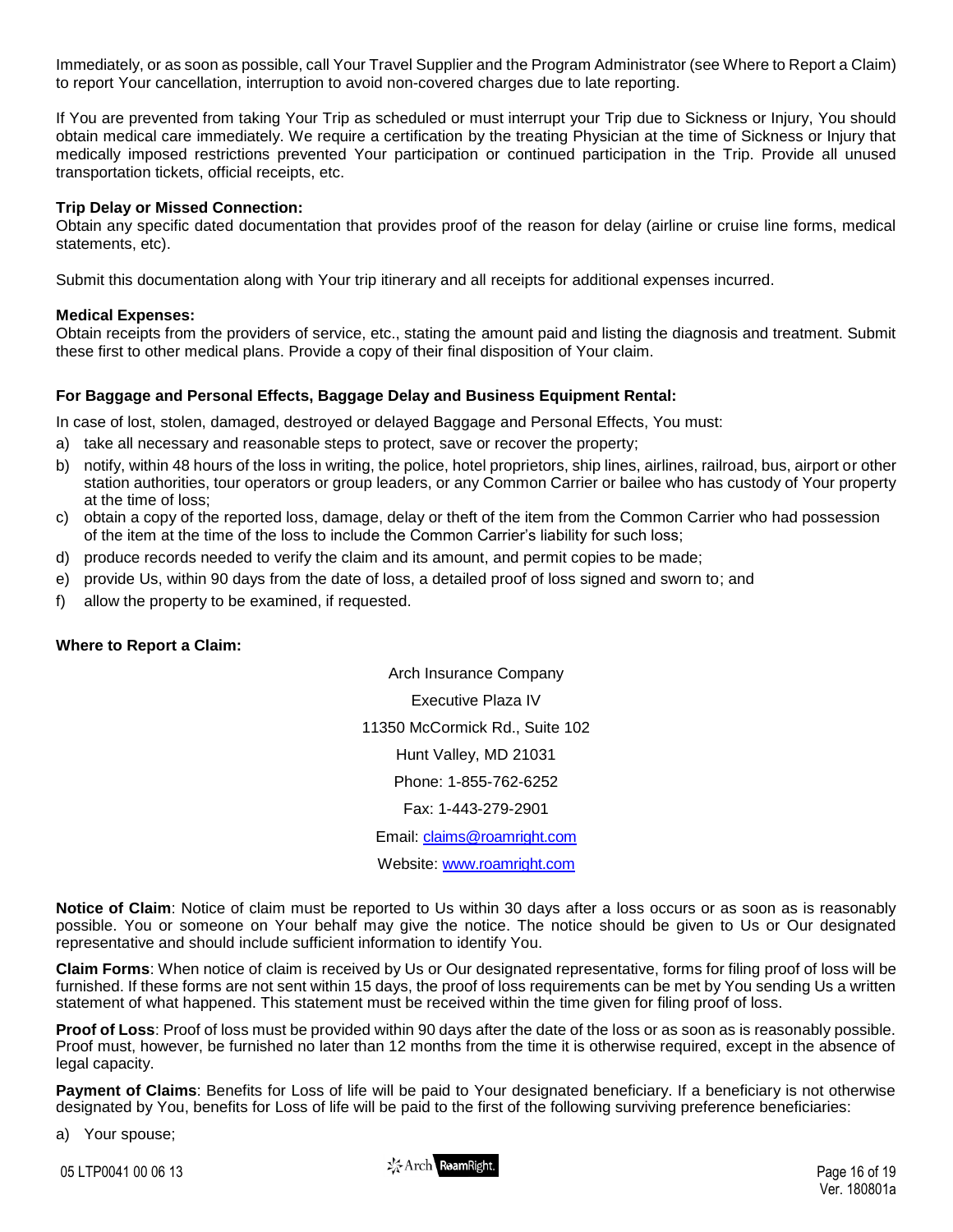- b) Your child or children jointly;
- c) Your parents jointly if both are living or the surviving parent if only one survives;
- d) Your brothers and sisters jointly; or
- e) Your estate.

All other benefits will be paid directly to You, unless otherwise directed. Any accrued benefits unpaid at Your death will be paid to Your estate. If You have assigned Your benefits, we will honor the assignment if a signed copy has been filed with us. We are not responsible for the validity of any assignment.

All or a portion of all benefits provided by the policy may, at Our option, be paid directly to the provider of the service(s) to You. All benefits not paid to the provider will be paid to You.

If any benefit is payable to: (a) an Insured who is a minor or otherwise not able to give a valid release; or (b) Your estate, We may pay any amount due under the policy to Your beneficiary or any relative whom We find entitled to the payment. Any payment made in good faith shall fully discharge Us to any party to the extent of such payment.

### **SECTION VI - GENERAL PROVISIONS**

**Excess Insurance:** Insurance provided by this policy shall be in excess of all other valid and collectible insurance or indemnity (except for Accidental Death and Dismemberment and Optional Air Flight Only Accidental Death and Dismemberment) or as required by state law. If at the time of the occurrence of any loss there is other valid and collectible insurance or indemnity in place, We shall be liable only for the excess of the amount of loss, over the amount of such other insurance or indemnity and applicable deductible. Recovery of losses from other parties does not result in a refund of premium paid.

**Physician Examination and Autopsy:** We, at Our expense, may have You examined when and as often as is reasonable while the claim is pending. We may have an autopsy done (at Our expense) where it is not forbidden by law.

**Legal Actions:** No legal action for a claim can be brought against Us until 60 days after We receive proof of loss. No legal action for a claim can be brought against Us more than 3 years after the time required for giving proof of loss. This 3 year time period is extended from the date proof of loss is filed and the date the claim is denied in whole or in part.

**Concealment and Misrepresentation:** The entire coverage will be void, if before, during or after a loss, any material fact or circumstance relating to this insurance has been concealed or misrepresented.

**Other Insurance with Us:** You may be covered under only one travel insurance policy with Us for each Trip. If You are covered under more than one such policy, You may select the coverage that is to remain in effect. In the event of death, the selection will be made by Your beneficiary or estate. Premiums paid (less claims paid) will be refunded for the duplicate coverage that does not remain in effect.

**Subrogation:** If We have made a payment for a loss under this coverage, and the person to or for whom payment was made has a right to recover damages from the Third Party responsible for the loss, We will be subrogated to that right. You shall help Us exercise Our rights in any reasonable way that We may request; nor do anything after the loss to prejudice Our rights; and in the event You recover damages from the Third Party responsible for the loss, You will hold the proceeds of the recovery for Us in trust and reimburse Us to the extent of Our previous payment for the loss.

**Reductions in the Amount of Insurance:** The applicable benefit amount will be reduced by the amount of benefits, if any, previously paid for any loss or damage under this coverage for this Trip.

### **The following provisions apply to Baggage/Personal Effects and Baggage Delay coverages:**

**Proof of Loss:** You must furnish Us, or Our designated representative, with proof of loss. This must be a detailed statement. It must be filed with Us, or Our designated representative within ninety (90) days from the date of loss. Failure to comply with these conditions shall invalidate any claims under this policy.

**Settlement of loss:** Claims for damage and/or destruction shall be paid after acceptable proof of the damage and/or destruction is presented to Us and We have determined the claim is covered. Claims for lost property will be paid after the lapse of a reasonable time if the property has not been recovered. You must present acceptable proof of loss and the value involved to Us.

**Benefit to bailee:** This insurance will in no way inure directly or indirectly to the benefit of any carrier or other bailee.

# **SECTION VII - COORDINATION OF BENEFITS**

# **Applicability**

The Coordination of Benefits ("COB") provision applies to This Plan when an Insured has health care coverage under more than one Plan. "Plan" and "This Plan" are defined below.

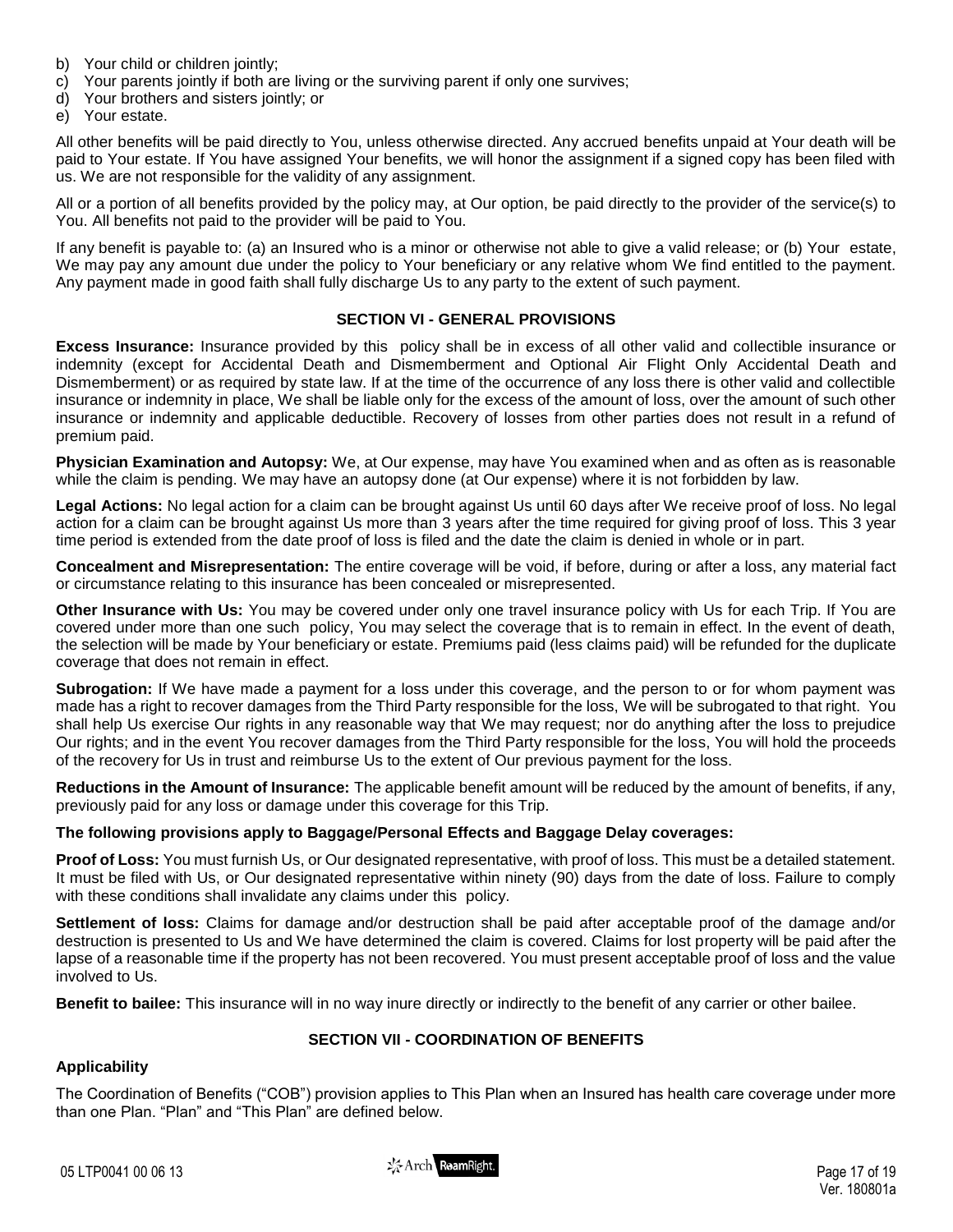If this COB provision applies, the order of benefit determination rules should be looked at first. Those rules determine whether the benefits of This Plan are determined before or after those of another Plan. The benefits of This Plan:

- (a) will not be reduced when, under the order of benefit determination rules, This Plan determines its benefits before another Plan; but
- (b) may be reduced when, under the order of benefit determination rules, another Plan determines its benefits first. This reduction is described further in the section entitled Effect on the Benefits of This Plan.

# **Definitions**

**"Plan"** is a form of coverage written on an expense incurred basis that provides benefits or services for, or because of, medical or dental care or treatment. "Plan" includes:

- (a) group insurance and group remittance subscriber contracts;
- (b) uninsured arrangements of group coverage;
- (c) group coverage through HMO's and other prepayment, group practice and individual practice Plans; and
- (d) blanket contracts, except blanket school accident coverages or a similar group when the individual policy pays the premium;
- (e) Medicaid or Medicare.

"Plan" does not include individual or family: (a) insurance contracts; (b) direct payment subscriber contracts; (c) coverage through HMO's; or (d) coverage under other prepayment, group practice and individual practice Plans.

**"This Plan"** is the parts of this blanket contract that provide benefits for health care expenses on an expense incurred basis.

**"Primary Plan"** is one whose benefits for a person's health care coverage must be determined without taking the existence of any other Plan into consideration. A Plan is a Primary Plan if either:

- (a) the Plan either has no order of benefit determination rules, or it has rules which differ from those in the contract; or
- (b) all Plans that cover the person use the same order of benefits determination rules as in this contract, and under those rules the Plan determines its benefits first.

**"Secondary Plan"** is one that is not a Primary Plan. If a person is covered by more than one Secondary Plan, the order of benefit determination rules of this contract decide the order in which their benefits are determined in relation to each other. The benefits of each Secondary Plan may take into consideration the benefits of the Primary Plan or Plans and the benefits of any other Plan, which, under the rules of this contract, has its benefits, determined before those of that Secondary Plan.

**"Allowable Expense"** is the necessary, reasonable, and customary item of expense for health care when the item of expense is covered at least in part under any of the Plans involved.

The difference between the cost of a private hospital room and a semi-private hospital room is not considered an Allowable Expense under the above definition unless the patient's stay in a private hospital room is medically necessary in terms of generally accepted medical practice.

When a Plan provides benefits in the form of services, the reasonable cash value of each service will be considered both an Allowable Expense and a benefit paid.

**"Claim"** is a request that benefits of a Plan be provided or paid. The benefits claimed may be in the form of: (a) services (including supplies); (b) payment for all or a portion of the expenses incurred; or (c) a combination of (a) and (b).

**"Claim Determination Period"** is the period of time, which must not be less than 12 consecutive months, over which Allowable Expenses are compared with total benefits payable in the absence of COB, to determine (a) whether over insurance exists and (b) how much each Plan will pay or provide.

For the purposes of this contract, Claim Determination Period is the period of time beginning with the Effective date of coverage and ending 12 consecutive months following the date of loss or longer as may be determined by the proof of loss provision.

### **Order of Benefit Determination Rules**

When This Plan is a Primary Plan, its benefits are determined before those of any other Plan and without considering another Plan's benefits.

When This Plan is a Secondary Plan, its benefits are determined after those of any other Plan only when, under these rules, it is secondary to that other Plan.

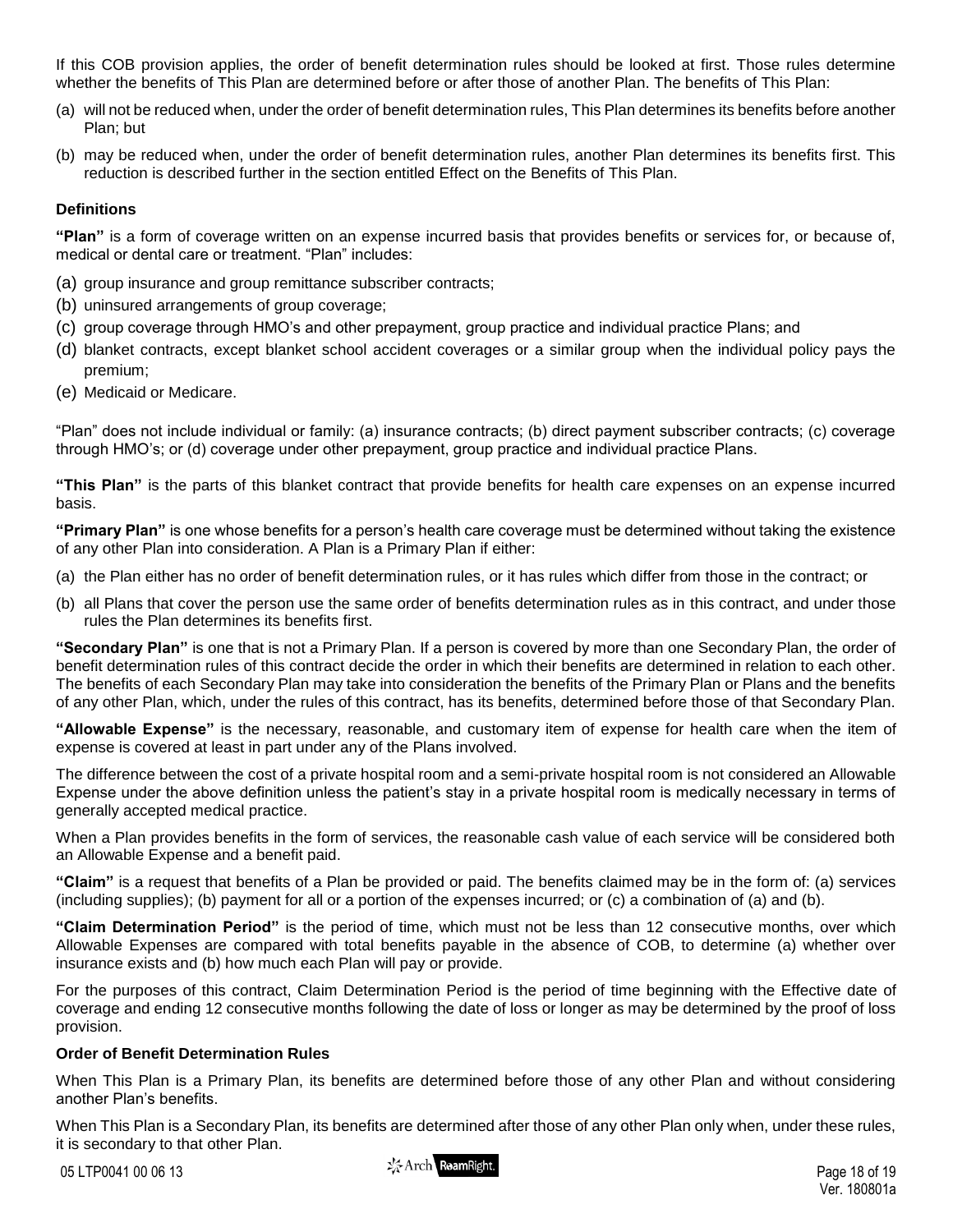When there is a basis for a Claim under This Plan and another Plan, This Plan is a Secondary Plan that has its benefits determined after those of the other Plan, unless:

- (a) the other Plan has rules coordinating its benefits with those of This Plan; and
- (b) both those rules and This Plan's rules, as described below, require that This Plan's benefits be determined before those of the other Plan.

**Rules.** This Plan determines its order of benefits using the first of the following rules which applies:

- (a) Nondependent/Dependent Rule. The benefits of the Plan which covers the person as an employee, member or subscriber (that is, other than as a dependent) are determined before those of the Plan that covers the person as a dependent.
- (b) Longer/Shorter Length of Coverage Rule. The benefits of the Plan that covered an employee, member or subscriber longer are determined before those of the Plan that covered that person for the shorter time.

To determine the length of time a person has been covered under a Plan, two Plans shall be treated as one if the claimant was eligible under the second within 24 hours after the first ended. Thus, the start of a new Plan does not include: (a) a change in the amount or scope of a Plan's benefits; (b) a change in the entity which pays, provides or administers the Plan's benefits; or (c) a change from one type of Plan to another. The claimant's length of time covered under a Plan is measured from the claimant's first date of coverage under that Plan. If that date is not readily available, the date the claimant first became a member of the group shall be used as the date from which to determine the length of time the claimant's coverage under the present Plan has been in force.

### **Effect on the Benefits of This Plan When it is Secondary**

The benefits of This Plan will be reduced when it is a Secondary Plan so that the total benefits paid or provided by all Plans during a Claim Determination Period are not more than the total Allowable Expenses, not otherwise paid, which were incurred during the Claim Determination Period by the person for whom the Claim is made. As each Claim is submitted, This Plan determines its obligation to pay for Allowable Expenses based on all Claims that were submitted up to that point in time during the Claim Determination Period.

### **Right to Receive and Release Needed Information**

Certain facts are needed to apply these COB rules. We have the right to decide which facts are needed. We may get needed facts from or give them to any other organization or person. We need not tell, or get the consent of, any person to do this. Each person claiming benefits under This Plan must give Us any facts We need to pay the Claim.

### **Facility of Payment**

A payment made under another Plan may include an amount that should have been paid under This Plan. If it does, We may pay that amount to the organization that made that payment. That amount will then be treated as though it were a benefit paid under This Plan. We will not have to pay that amount again. The term "payment made" includes providing benefits in the form of services, in which case "payment made" means reasonable monetary value of the benefits provided in the form of services.

### **Right of Recovery**

If the amount of the payments made by Us is more than We should have paid under this COB provision, We may recover the excess from one or more of: (a) the persons We have paid or for whom We have paid; (b) insurance companies; or (c) other organizations.

### **Non-complying Plans**

This Plan may coordinate its benefits with a Plan that is excess or always secondary or which uses order of benefit determination rules which are inconsistent with those of This Plan (non-complying Plan) on the following basis:

- (a) If This Plan is the Primary Plan, This Plan will pay its benefits on a primary basis;
- (b) if This Plan is the Secondary Plan, This Plan will pay its benefits first, but the amount of the benefits payable will be determined as if This Plan were the Secondary Plan. In this situation, Our payment will be the limit of This Plan's liability; and
- (c) if the non-complying Plan does not provide the information needed by This Plan to determine its benefits within 30 days after it is requested to do so, We will assume that the benefits of the non-complying Plan are identical to This Plan and will pay benefits accordingly. However, We will adjust any payments made based on this assumption whenever information becomes available as to the actual benefits of the non-complying Plan.

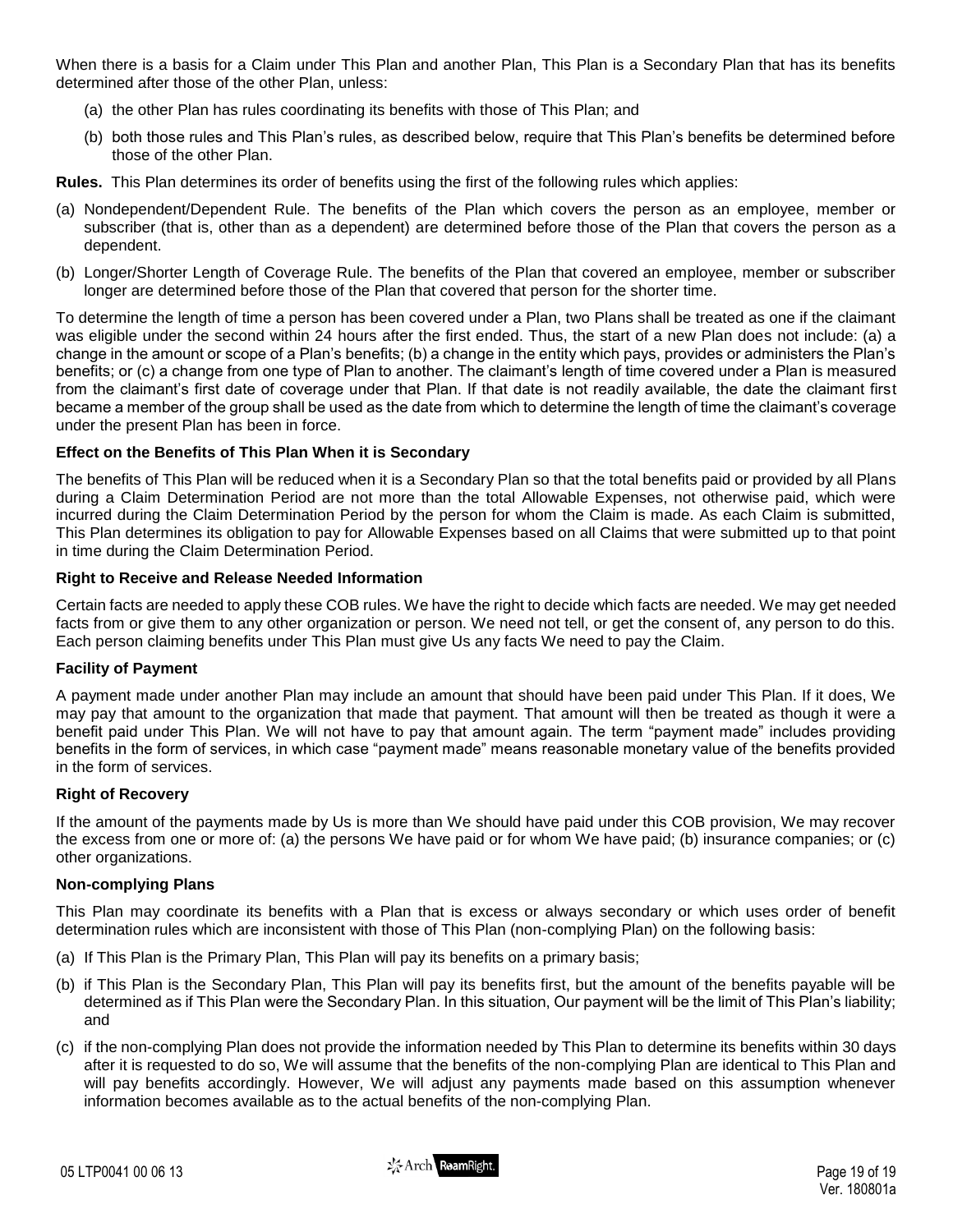24/7 Worldwide Assistance Services CALL TOLL FREE: (Within the United States and Canada) 855-286-8348 OR CALL COLLECT: 443-279-7335 (From all other locations)

#### **AVAILABILITY OF SERVICES**

You are eligible for Pre-trip Information and Travel Assistance at any time after you purchase the travel insurance product from Arch Insurance Company. The other services become available when you actually start your trip and end the earliest of: (1) midnight on the day your travel insurance product expires; (2) when you reach your return destination; or (3) when you complete your trip.

Assistance services are provided by UnitedHealthcare Global (UHC Global) on behalf of Arch Insurance Company. UHC Global is an independent organization, and not affiliated with Arch Insurance Company. There may be times when circumstances beyond UHC Global's control hinder their endeavors to provide medical, travel and security assistance services to you.

This provides you with a brief outline of the services available to you. Terms, conditions, limitations and exclusions apply. All services must be arranged by the service provider, UHC Global.

### **PRE-TRIP INFORMATION - TRAVEL ASSISTANCE - MEDICAL ASSISTANCE**

Assistance Services listed in this section are **not insurance benefits**. Costs and expenses associated with the services provided by UHC Global are your responsibility, unless stated otherwise.

#### **PRE-TRIP INFORMATION**

**Destination Profiles**. When preparing for travel, you can contact the Emergency Response Center to have a pre-trip destination report sent to You. This report draws upon the UHC Global intelligence database of over 280 cities covering subject such as health and security risks, immunizations, vaccinations, local hospitals, crime, emergency phone numbers, culture, transportation information, entry and exit requirements, and currency. Our global medical and security database of over 170 countries and 280 cities is continuously updated and includes intelligence from thousands of worldwide sources.

#### **TRAVEL ASSISTANCE**

**Replacement of Lost or Stolen Travel Documents.** UHC Global will assist the Participant in taking the necessary steps to replace passports, tickets, and other important travel documents.

**Emergency Travel Arrangements**. UHC Global will make new reservations for airlines, hotels, and other travel services for a Participant in the event of a covered emergency.

**Transfer of Funds.** UHC Global will provide the Participant with an emergency cash advance subject to UHC Global first securing funds from the Participant (via a credit card) or his/her family.

**Legal Referrals.** Should Participants require legal assistance, UHC Global will direct the Participant to a duly licensed attorney in or around the area where the Participant is located.

**Language Services.** UHC Global will provide immediate interpretation assistance to a Participant in a variety of languages in an emergency situation. If a requested interpretation is not available or the requested assistance is related to a nonemergency situation, UHC Global will provide the Participant with referrals to interpreter services. Written translations and other custom requests, including an on-site interpreter, will be subject to an additional fee.

**Message Transmittals.** Participants may send and receive emergency messages toll-free, 24-hours a day, through the UHC Global Emergency Response Center.